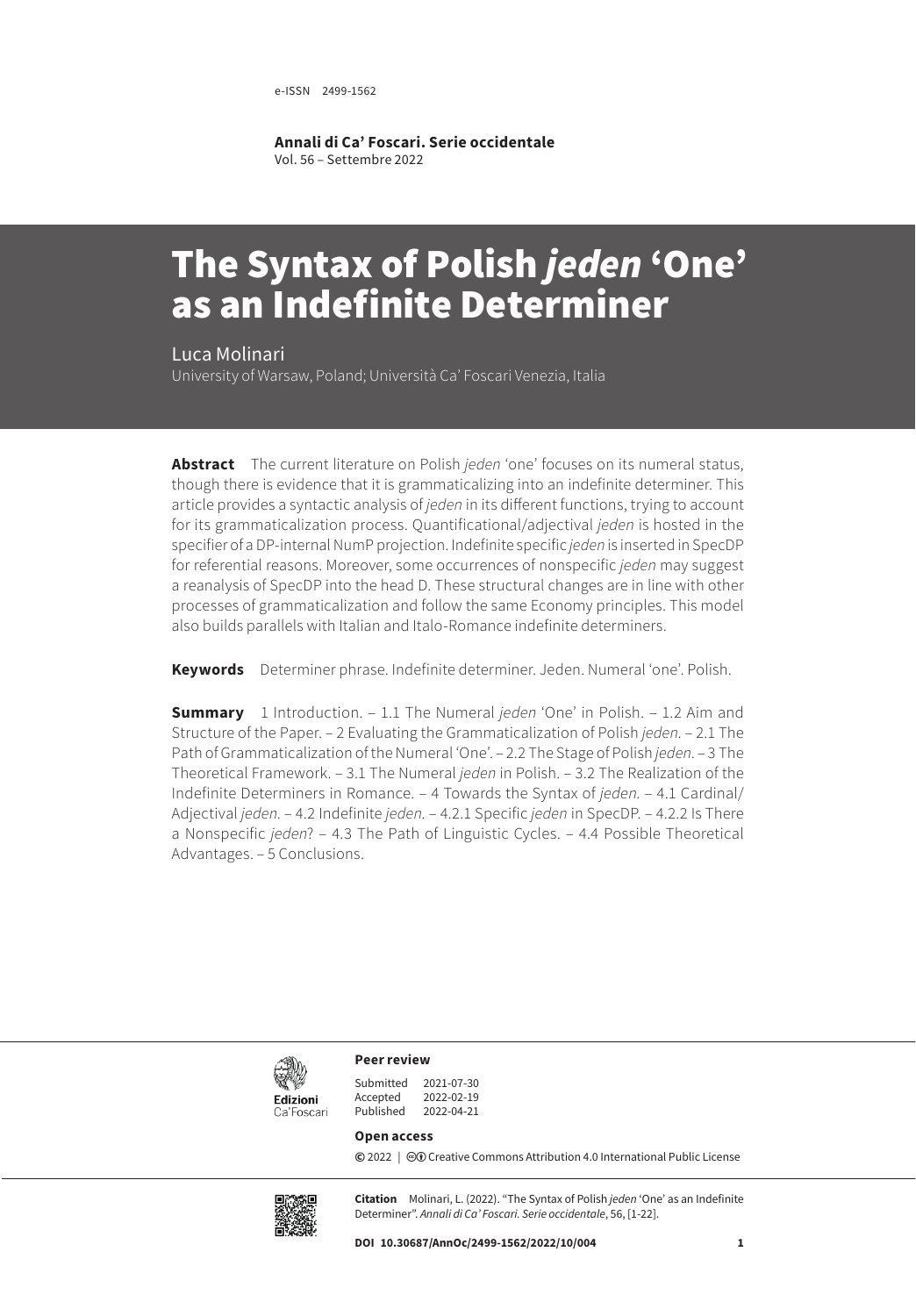#### <span id="page-1-0"></span>1 Introduction

#### **1.1 The Numeral** *jeden* **'One' in Polish**

In the present literature, there is no satisfactory and complete account for the syntactic status of the Polish numeral *jeden* 'one'. Indeed, most of the attention was devoted to the puzzling behavior of Polish numerals, as the internal structure of quantified nominals seems to depend on the external syntactic environment they are surrounded by (cf. Rappaport 2003 and references therein). Traditionally, Polish numerals are divided into three different classes, based on their ability to assign case or agree with the noun they quantify (Rutkowski 2002a; 2002b; 2007a). In this analysis, the numerals up to 'four' (excluding 'zero') are labeled 'adjectival numerals', i.e., those which display agreement for case and gender with the head noun. Taking this fact as evidence for its adjectival nature, *jeden* has been analyzed as occupying the specifier of a dedicated Q[unatifier] P[hrase] projection which is internal to the extended nominal projection (cf. Rutkowski 2002b; 2002a; 2007a).

As already noticed by Givón (1981), the numeral 'one' seems to undergo a cross-linguistically consistent tendency to become a marker for indefinite singular nouns. Typical examples are Italian and Spanish *uno*, German *ein*, Swedish *en*, and Turkish *bir*. This tendency is found in Slavic as well: instances of indefinite marker 'one' are Bulgarian *edin* (Geist 2013), Upper Sorbian *jen* and Lower Sorbian *jan*, as well as Czech *jeden* (Heine, Kuteva 2006). Polish is not an exception to this common pattern: there is evidence that *jeden* has acquired some properties which are typical of indefinite determiners (cf. Hwaszcz, Kędzierska 2018). Therefore, a syntactic analysis of *jeden* occupying the specifier of the QP inside the extended nominal projection is not able to capture all the functions it can carry out. A richer analysis which would account for its indefinite determiner functions is needed.

My gratitude goes to Paweł Rutkowski for his precious help and to the two anonymous reviewers, whose comments allowed to improve the analysis reported here. Special thanks go to the colleagues and friends, native speakers of Polish, who commented on some of the examples: Emilian Mucha, Filip Wójcik, Marianna Hała, Michał Górnik, Sara Kruszona, Stanisław Barełkowski, Katarzyna Žák-Caplot and other three who prefer to remain anonymous. I also want to thank the anonymous Polish students at the University of Warsaw for their acceptability judgments.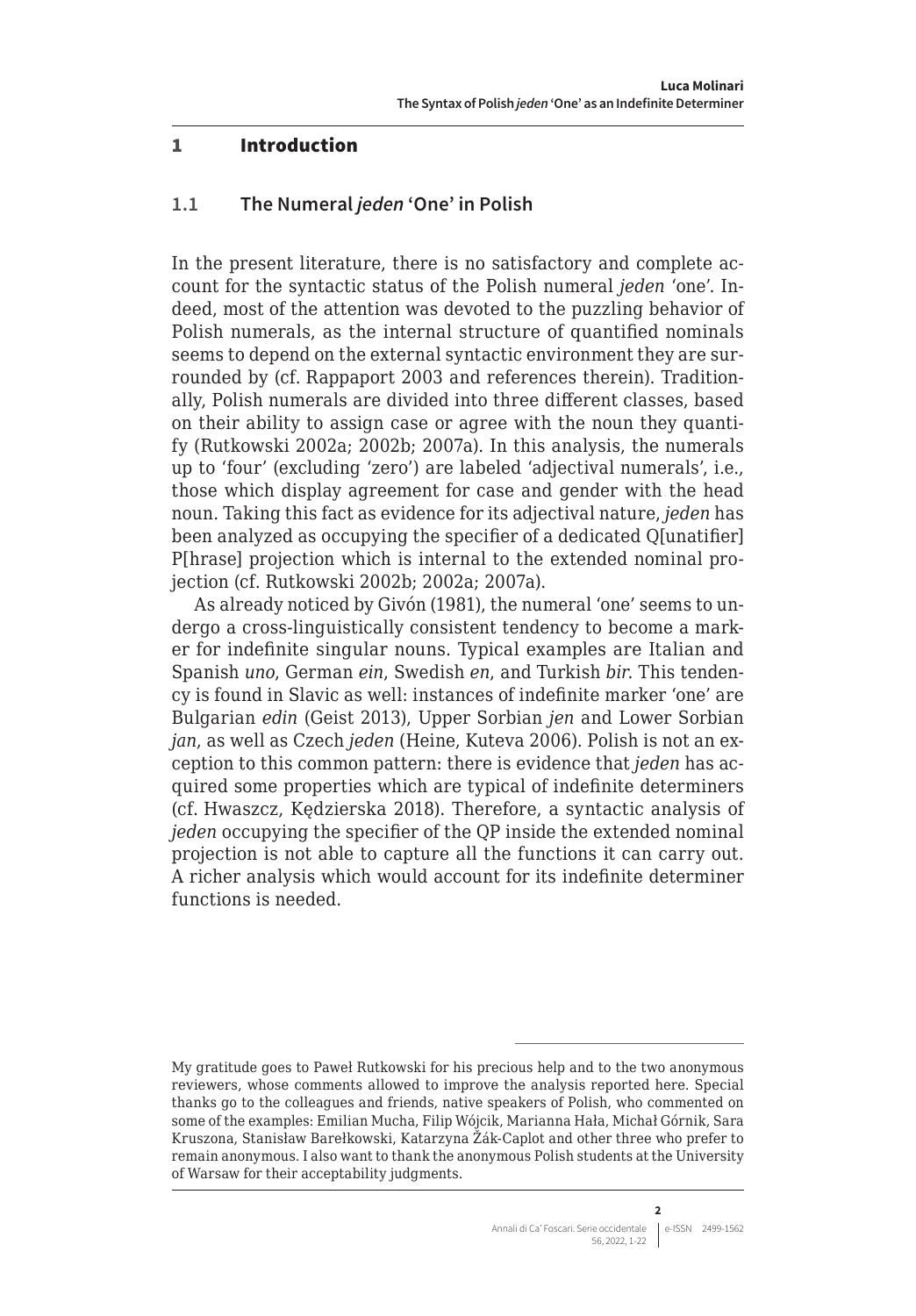# <span id="page-2-0"></span>**1.2 Aim and Structure of the Paper**

Although the use of *jeden* as an indefinite determiner has been recognized, a syntactic analysis of this numeral as an indefinite marker is still lacking. Aim of this modest piece of work is to sketch a complete analysis of the syntax underlying *jeden* in its different functions.<sup>1</sup> The theoretical approach which accounts for the syntax of *jeden* hinges on Rutkowski's (2007a) analysis of Polish numerals, and on Cardinaletti and Giusti's (2018) model for the realization of indefinite determiners in Italian and Italo-Romance,<sup>2</sup> which is built along the line of inquiry of nominal expressions put forth by Giusti (1995 and subsequent works). The present paper sketches a first analysis which is far from being complete and that will be further explored and deepened by future research.

The paper is organized as follows: section 2 introduces the grammaticalization path the numeral 'one' undergoes cross-linguistically, individuating the stage of *jeden*. Section 3 provides a brief overview of the theoretical framework adopted here. Section 4 proposes a syntactic analysis for *jeden* in its different functions. Section 5 draws the conclusion and addresses further research questions.

# 2 Evaluating the Grammaticalization of Polish *jeden*

This section is divided as follows. Subsection 2.1 briefly introduces Heine's (1997) general model of grammaticalization of the numeral 'one'. Subsection 2.2 presents Hwaszcz and Kędzierska's (2018) evaluation of the stage of grammaticalization of Polish *jeden*.

# **2.1 The Path of Grammaticalization of the Numeral 'One'**

The path of grammaticalization of the numeral 'one' is articulated in different stages which are consistent cross-linguistically. It is characterized by a process of semantic bleaching, through which it progressively loses its quantificational nature and assumes the functions of an indefiniteness marker, ultimately becoming an indefinite article

<sup>1</sup> Here only the singular forms of the numeral *jeden* will be considered (masculine *jeden*, feminine *jedna* and neuter *jedno*). Polish additionally displays the plural virile *jedni* and the plural non-virile *jedne*. The latter has a cardinal reading only with *pluralia tantum* nouns (e.g., *jedne okulary* 'a pair of glasses'). In occurrence with plural count nouns plural 'one' is instead used as an indefinite determiner in the meaning of *some* (Sadowska 2012, 492). Due to space limitations, these forms will not be discussed here.

<sup>2</sup> Cardinaletti and Giusti's (2018) proposal crucially makes no prediction about Slavic languages.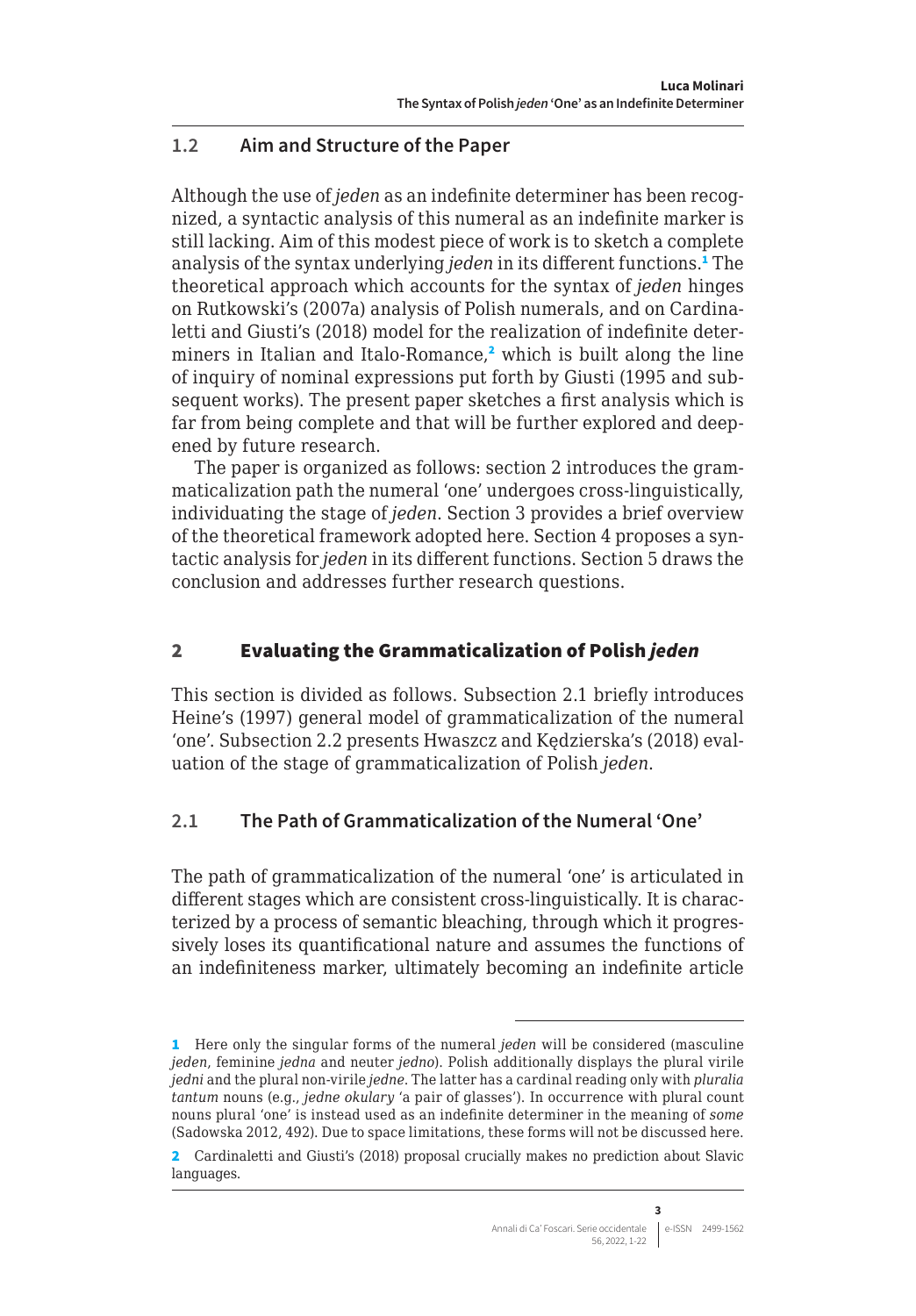<span id="page-3-0"></span>(cf. Givón 1981). Heine (1997, 72 ff.) offers a detailed picture of this diachronic change, subdividing it into five different stages, reported in (1):

- (1) Stages of grammaticalization of the numeral 'one':
	- Ι. The numeral: 'one' only has a quantitative function.
	- ΙΙ. The presentative marker: the numeral is used to introduce in the discourse a new salient referent (i.e. expected to be taken as definite in subsequent discourse), assumed to be unknown to the hearer.
	- ΙΙΙ. The specific marker: the determiner is used to denote referents which are known to the speaker, but presumed to be unknown to the hearer, independently of their saliency.
	- ΙV. The nonspecific marker: 'one' introduces a referent whose reference is not important. It does not mark specific reference anymore and is only used to introduce singular count nouns. An example is "Draw *a dog*!" (Heine 1997, 73).
	- V. The generalized article: the article can occur with almost all nominal classes and its insertion is justified by mere syntactic reasons.

Heine describes this process as monodirectional and implicational: it proceeds from stage I to stage V, and the more advanced stages imply the acquisition of the functions of the preceding ones.<sup>3</sup> However, there is always a certain degree of overlap among adjacent stages. The monodirectionality and linearity of this process make it is possible to evaluate the advancement on the scale of the numeral 'one' in a given language. Following Heine's model, Hwaszcz and Kędzierska (2018) (henceforth H&K) evaluate the stage of Polish *jeden* based on the functions this element can carry out.

# **2.2 The Stage of Polish** *jeden*

H&K estimate the advancement of grammaticalization of Polish *jeden*  on the basis of grammaticality judgments collected from 53 Polish native speakers through an online questionnaire.<sup>4</sup>

*Jeden* commonly has a cardinal reading, as in (2). It can be used as a presentative marker as well: considering the contrast between (3a) and (3b), H&K argue that in the former the use of the marker *jedną* 'one. $_{FACC}$ ' is justified by the referent being picked up in subsequent discourse (H&K, 110).

<sup>3</sup> Note however that there are counterexamples to the monodirectionality of grammaticalization in other domains (cf. Joseph 2011, who reports several examples).

<sup>4</sup> All the examples in this subsection are taken from H&K, hence only page number will be indicated.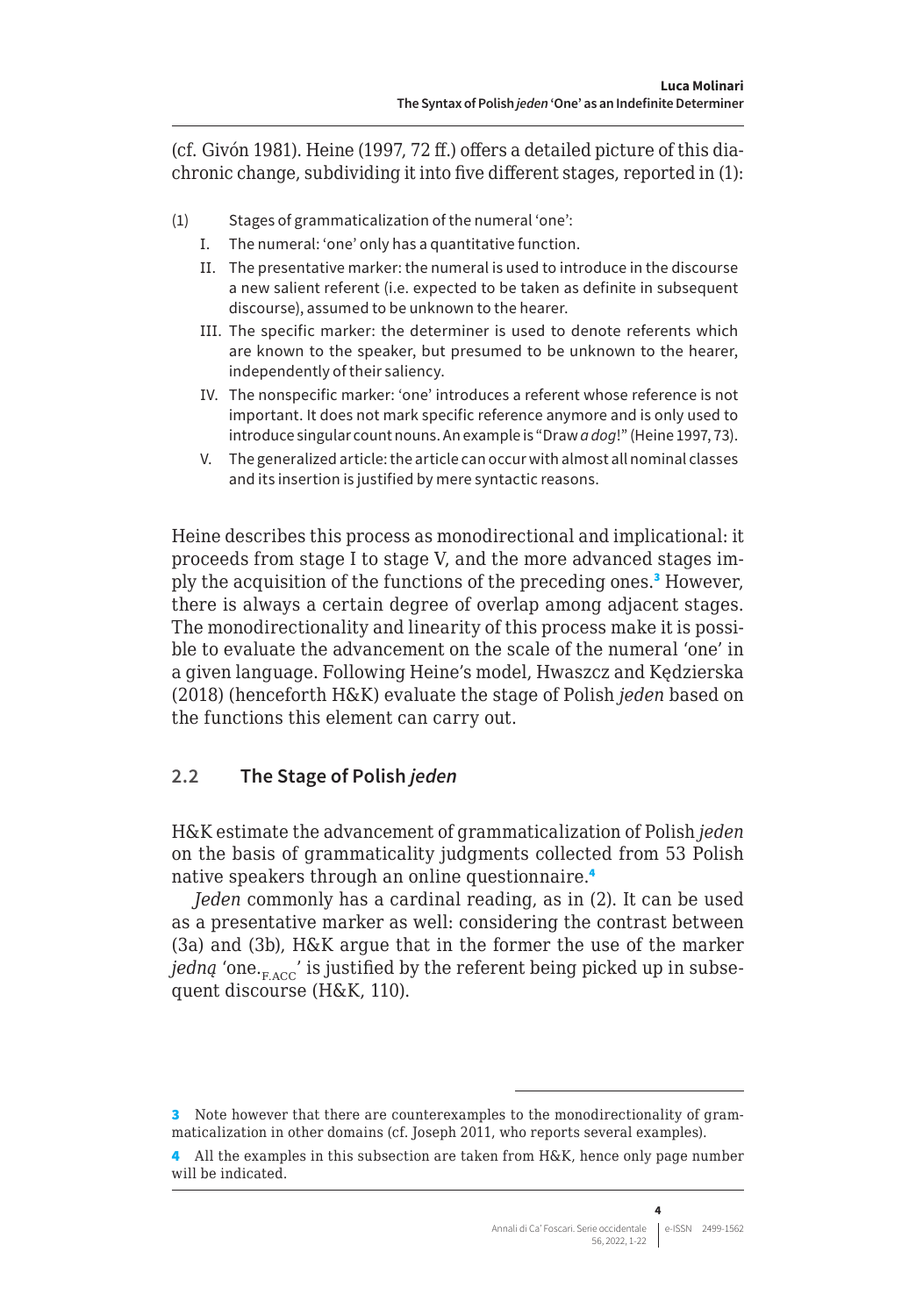| (2) |          |  | Na wykładzie było niewielu studentów.                                                  |  |          |      |                   |                        |
|-----|----------|--|----------------------------------------------------------------------------------------|--|----------|------|-------------------|------------------------|
|     | at       |  | lecture was few                                                                        |  | students |      |                   |                        |
|     | Przyszła |  | jedna dziewczyna i                                                                     |  |          |      |                   | dwóch chłopaków. (108) |
|     | came     |  | one. <sub>ENOM</sub> girl. <sub>ENOM</sub>                                             |  | and two  |      | boys <sup>5</sup> |                        |
|     |          |  | 'There were few students at the lecture. One girl and two boys came.'                  |  |          |      |                   |                        |
|     |          |  |                                                                                        |  |          |      |                   |                        |
| (3) |          |  | a. Byłam akurat w mieście, więc odwiedziłam jedną koleżankę.                           |  |          |      |                   |                        |
|     |          |  | [I]was exactly in city so [I]visited one. <sub>FACC</sub> friend. <sub>FACC</sub>      |  |          |      |                   |                        |
|     |          |  | Okazałosię, że przeżyła biedawno ciekawą przygodę                                      |  |          |      |                   |                        |
|     |          |  | [it]turned.out that [she]experienced recently interesting adventure                    |  |          |      |                   |                        |
|     |          |  | 'I was in the city centre so I visited one friend. It turned out that she had recently |  |          |      |                   |                        |
|     |          |  | had a very interesting adventure.'                                                     |  |          |      |                   |                        |
|     |          |  | b. Byłam akurat w mieście, więc odwiedziłam ?jedną koleżankę,                          |  |          |      |                   |                        |
|     |          |  | [I]was exactly in city so [I]visited one. <sub>FACC</sub> friend. <sub>FACC</sub>      |  |          |      |                   |                        |
|     |          |  | poszłam też napocztę i do parku                                                        |  |          |      |                   | (111)                  |
|     |          |  | [I]went also at post.office and to                                                     |  |          | park |                   |                        |
|     | park.'   |  | I was in the city centre so I visited ?one friend, went to the post office and to the  |  |          |      |                   |                        |

In stage III, 'one' functions as a specific marker: H&K report the sentence in (4), obtaining divergent results. In their pool, 18.9% of speakers accepted the interpretation in which the friend is known to the speaker. 3.8% interpreted the referent as being known to both the utterer and the interlocutor, while 88.7% accepted the interpretation in which the friend is unknown to both (H&K, 112).

| (4) | Jedna przyjaciółka mnie odwiedziła.            |    |         | (111) |
|-----|------------------------------------------------|----|---------|-------|
|     | one. <sub>E.NOM</sub> friend. <sub>E.NOM</sub> | me | visited |       |
|     | 'A friend visited me.'                         |    |         |       |

As for stage IV, there is no strong agreement among the speakers as to whether *jeden* can be used as a nonspecific marker.<sup>6</sup> H&K report that, for sentence (5), 69.8% of the subjects accepts the existential interpretation, which may be paraphrased as "there is a man who is getting married now". Similarly, (6) has two possible readings: in the first one, *jeden* quantifies over the pens that need to be given. In the second reading, *jeden* is an indefinite determiner, whose interpretation is 'a pen or other': this was accepted by 32.1% of speakers (H&K, 112).

<sup>5</sup> The glosses of the examples taken from H&K are not the original ones. They have been modified to show only the features that are relevant to the present discussion.

<sup>6</sup> The adjective 'nonspecific' here is used in Heine's terms, in contrast to the use of 'nonspecific' in H&K, which refers to the generic use of the indefinite article.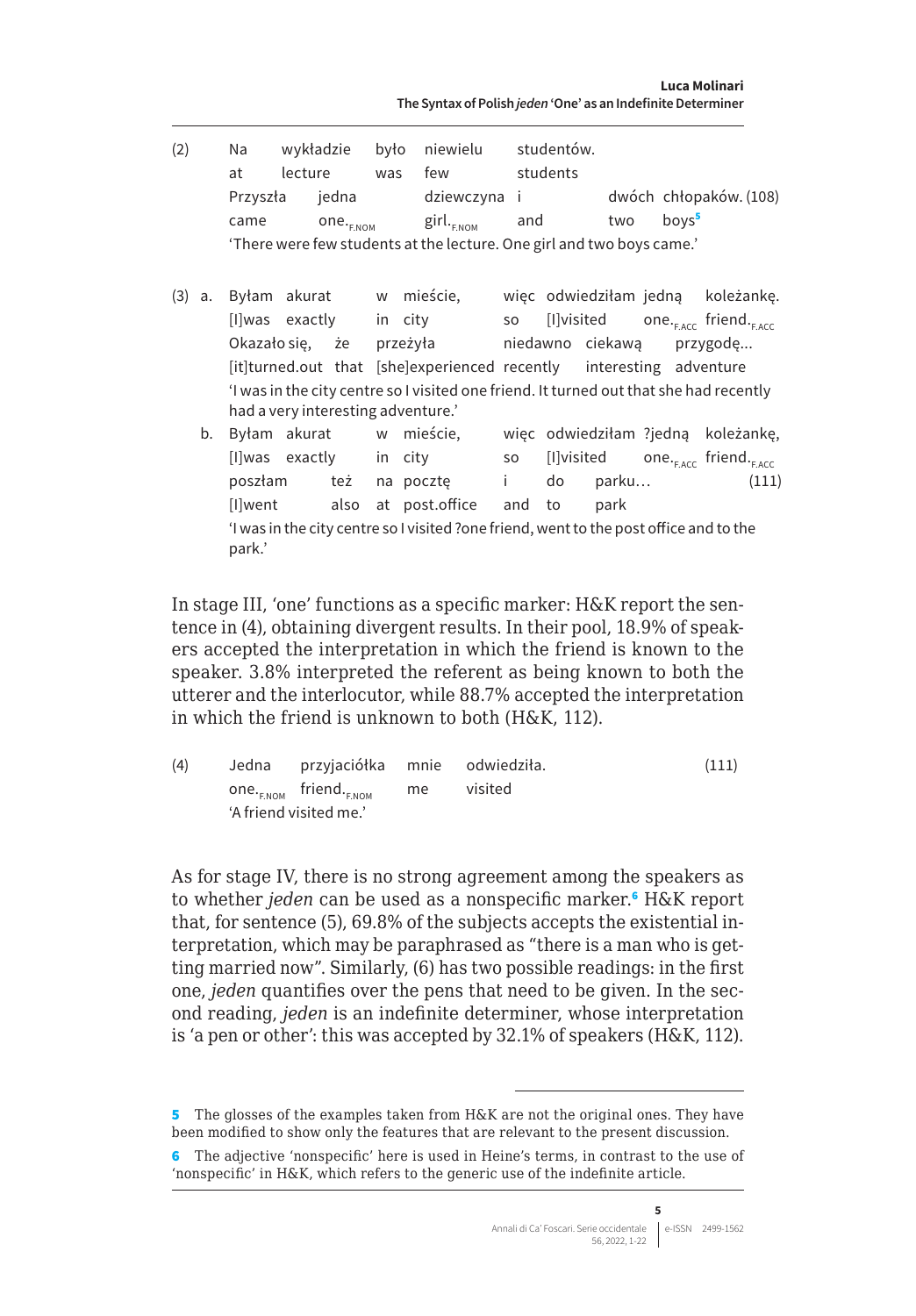**Luca Molinari The Syntax of Polish** *jeden* **'One' as an Indefinite Determiner**

<span id="page-5-0"></span>

| (5) | Jeden<br>one. <sub>м.ном</sub><br>'A/One man is getting married now.' | człowiek<br>$man.$ <sub>M.NOM</sub> |       | bierze<br>takes              | teraz<br>now                       | ślub.<br>wedding | (113) |
|-----|-----------------------------------------------------------------------|-------------------------------------|-------|------------------------------|------------------------------------|------------------|-------|
| (6) | Podaj<br>give<br>'Give me a/one pen.'                                 | mi<br>me                            | jeden | one. <sub>M.INANIM.ACC</sub> | długopis.<br>pen. <sub>м.асс</sub> |                  | (114) |

H&K point out that *jeden* seems to be commonly interpreted nonspecifically, while in production instances of nonspecific *jeden* are quite rare, as it is rather substituted by the indefinite pronoun *jakiś* 'some'. This indicates that the process of grammaticalization of *jeden* is still *in fieri*, and that there is some overlapping between stages III and IV.

In stage V 'one' should have ambiguous scope properties in intentional contexts, should be allowed in generic sentences and in predicative position. Polish *jeden* does not meet these requirements: in intentional contexts it always takes wide scope (7) and it cannot be interpreted as being kind-referring (8). It can occur in predicative position (see §4.2.2) triggering predicate intensification (H&K, 116).

| (7) | Kasia                | pragnie                                     | poślubić jednego |                            | hydraulika.               | (115) |
|-----|----------------------|---------------------------------------------|------------------|----------------------------|---------------------------|-------|
|     | Kate                 | wants                                       | to.marry         | one. <sub>M.ANIM.ACC</sub> | plumber. <sub>M.ACC</sub> |       |
|     |                      | 'Kate wants to marry a (specific) plumber.' |                  |                            |                           |       |
| (8) | (*Jedna)             | kobieta                                     | ma               | zawsze                     | racje.                    | (116) |
|     | one. <sub>ENOM</sub> | woman. <sub>F.NOM</sub>                     | has              | always                     | right                     |       |
|     |                      | 'A woman is always right.'                  |                  |                            |                           |       |

The authors conclude that *jeden* in Polish has reached at least stage III, with some functions typical of stage IV, mainly concerning its interpretation. The function of specific and nonspecific marker is however not fully developed, as there is a certain degree of overlap between stage III and IV.

#### 3 The Theoretical Framework

This section introduces the theoretical framework which constitutes the base for the syntactic analysis of the numeral 'one' in Polish. Subsection 3.1 briefly illustrates the analysis of low numerals in Polish, while subsection 3.2 presents the proposal for the realization of indefinite determiners in Italian and Italo-Romance.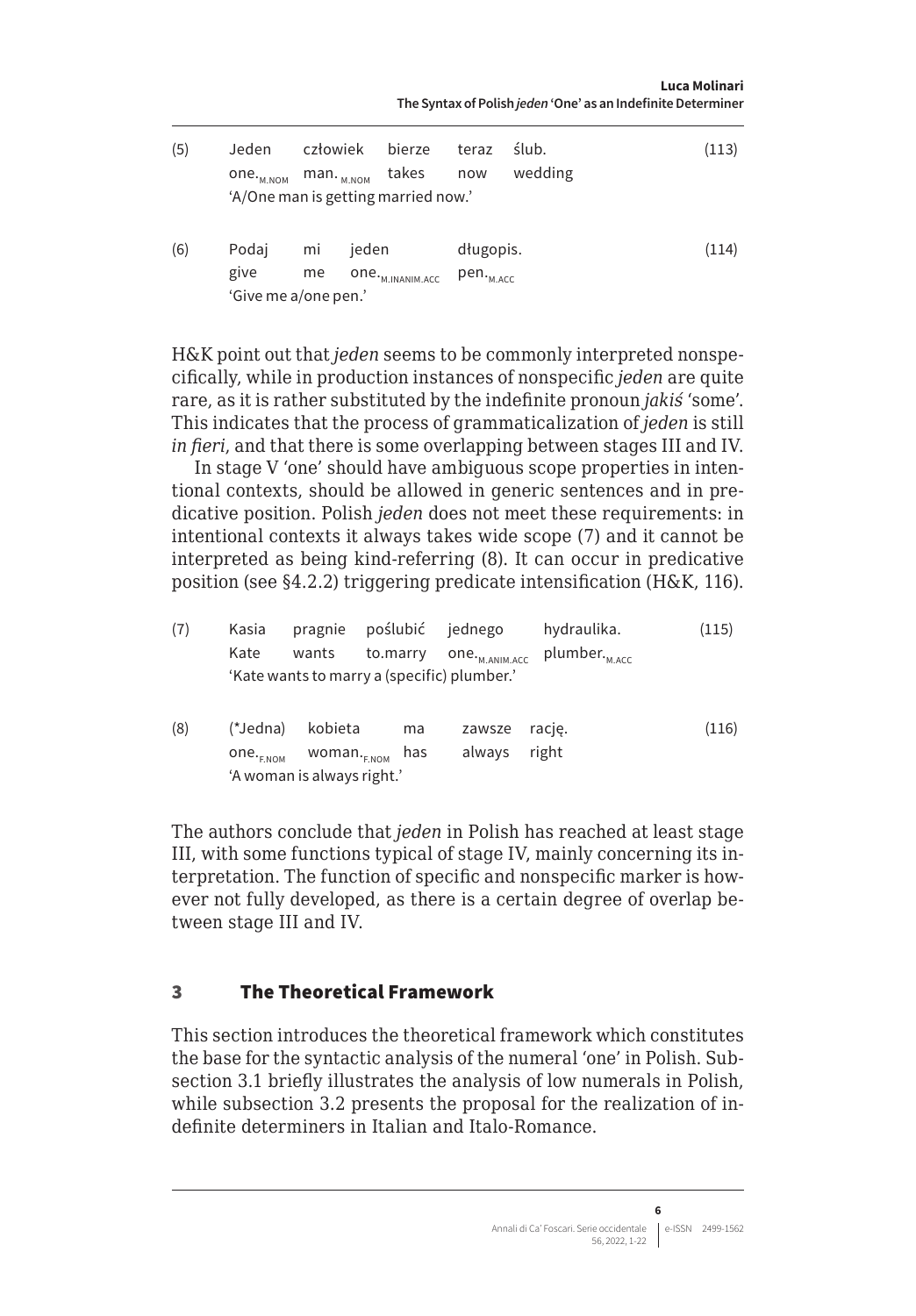# <span id="page-6-0"></span>**3.1 The Numeral** *jeden* **in Polish**

According to Rutkowski's (2002a; 2002b; 2007a) classification, numerals in Polish are divided into three classes, according to their properties of case assignment and their ability to agree with the head noun. In this division, low numerals (which include *jeden* 'one', *dwa*  'two', *trzy* 'three', and *cztery* 'four') are labeled *A-numerals* (adjectival numerals). The attribute 'adjectival' is justified by the fact that they behave like adjectives: they never assign case (contrary to the other classes of numerals) but always agree for nominal features with the noun they quantify. Given their peculiar adjectival behavior, they are argued to be base generated in the specifier of a dedicated special projection, labeled QP, which is found between the NP and the DP.<sup>7</sup> Their maximal projection status in the specifier of a functional projection guarantees that they agree with the head noun via spechead agreement with the functional head.

# **3.2 The Realization of the Indefinite Determiners in Romance**

Cardinaletti and Giusti's (2018) account for the realization of the indefinite determiners in Italian and Italo-Romance in grounded in the line of inquiry of nominal expressions put forth by Giusti (1995 and subsequent works). In this framework, the lexical noun reprojects as many times as necessary to satisfy its Selection and Modification requirements. For each reprojection, the functional features of the noun are copied onto the new head. The DP is the highest reprojection of the noun. Its specifier may host demonstratives, possessive adjectives, personal pronouns and proper names (cf. Giusti 2002), while the head D is the *locus* either of the definite article (taken to be the overt realization of nominal functional features, i.e. number, gender, and case) or, in languages lacking articles, of morphological case.

Cardinaletti and Giusti (2018) elegantly account for the realization of the four indefinite determiners that are found in Italian and Italo-Romance varieties by resorting to an interplay between the (non-) overt realization of both the head D and the specifier of the DP. The latter hosts either a silent (zero) determiner or the indefinite determiner *di* 'of', mainly found in Italo-Romance varieties. These may combine with the overt or covert realization of D, spelled out as definite article morphology, giving rise to the four different indefinite determiners found in Italian and Italo-Romance.

<sup>7</sup> The fact that Polish nominal expressions project a D[eterminer]P[hrase] layer has been largely argued for in the literature (cf. Rappaport 2001; Rutkowski 2002a; 2006; 2007b among many others).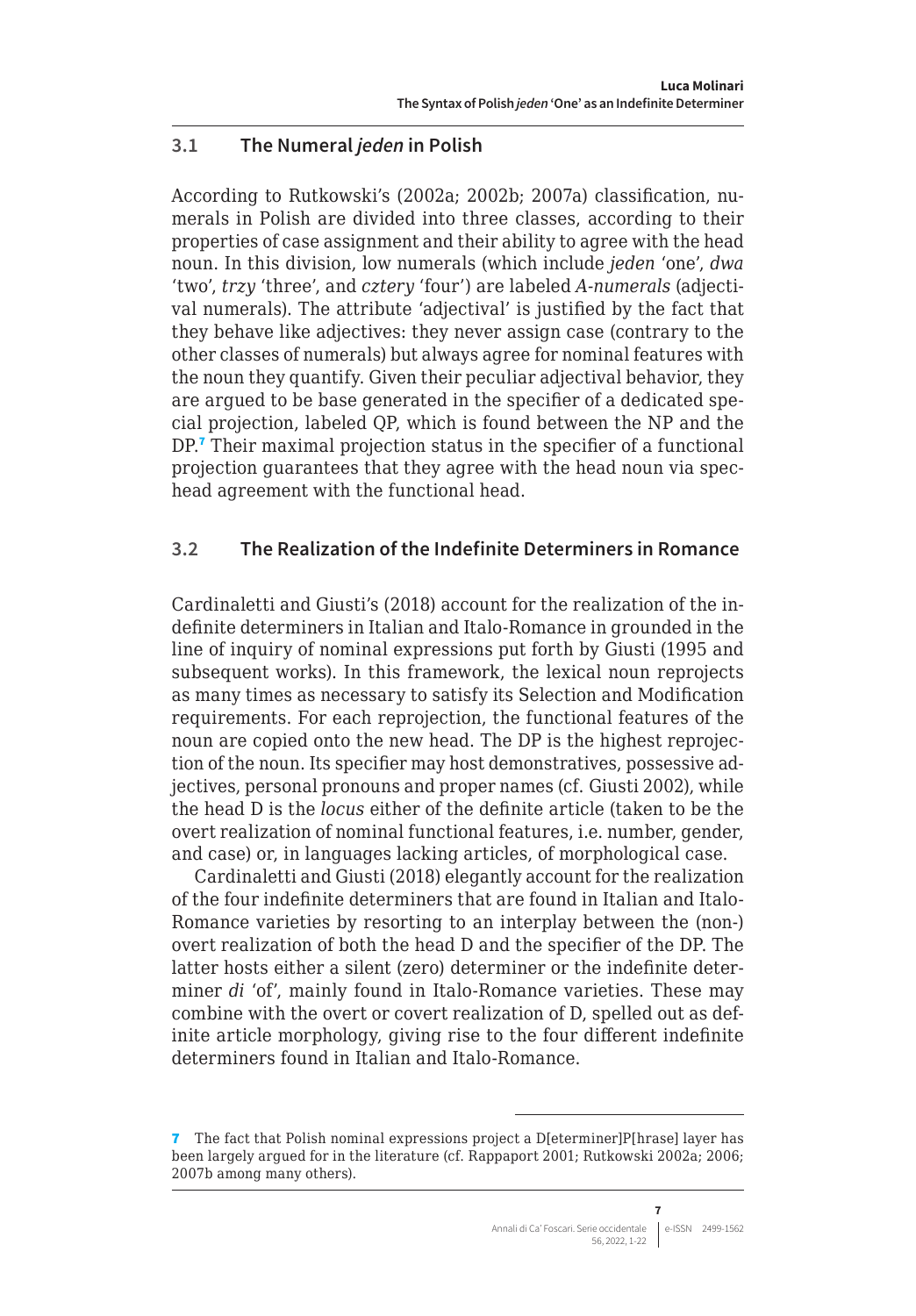<span id="page-7-0"></span>Adopting the basic assumptions and the theoretical framework presented above, the next section will turn to sketch the analysis of the syntax of *jeden* in Polish.

# 4 Towards the Syntax of *jeden*

This section will put forth the idea that the different functions that *jeden* carries out may be the superficial manifestation of possibly different syntactic positions this item can occupy in the structure. In detail, section 4.1 deals with the adjectival interpretation of *jeden*, argued to be an instance of the cardinal number. Section 4.2 argues that indefinite *jeden* occupies different positions in the DP-layer. Section 4.3 shows how the resulting analysis corresponds to a linguistic cycle, and the theoretical advantages of this model are exposed in section 4.4.

# **4.1 Cardinal/Adjectival** *jeden*

As pointed out above, the numeral *jeden* is primarily a quantifier, as in (9), taken from the National Corpus of Polish Language.<sup>8</sup>

| (9) |                       |               |           | Dostawałam też pełen koszyk  | pomidorów do |     | domu,                                                                       |
|-----|-----------------------|---------------|-----------|------------------------------|--------------|-----|-----------------------------------------------------------------------------|
|     | [I]took               |               | also full | basket                       | tomatoes     | to  | home                                                                        |
|     | kilka                 | ogórków i     |           | jeden                        | lub          | dwa | kalafiory.                                                                  |
|     | few                   | cucumbers and |           | ONE. <sub>M.INANIM.ACC</sub> | - or         | two | cauliflowers                                                                |
|     |                       |               |           |                              |              |     | 'I also got a full basket of tomatoes to take home, a few cucumbers and one |
|     | or two cauliflowers.' |               |           |                              |              |     | (PWN 2002000000130) <sup>9</sup>                                            |

This numeral, however, does not always seem to have a quantificational reading. H&K argue that in some instances *jeden* may be used as an adjective, meaning 'alone' (10), 'uniform' (11), or 'identical, the same' (12) (H&K, 109), always appearing in a high position and preceding the other adjectives. Following Rutkowski (2002a; 2002b; 2007a), I take this numeral to head a QP inserted in the specifier of a functional projection which I label Num[ber]P[hrase] following Cinque's (2010) hierarchy.<sup>10</sup>

<sup>8</sup> The National Corpus of Polish Language (*Narodowy Korpus Języka Polskiego* – NKJP) is available at the address <http://nkjp.pl/>.

<sup>9</sup> The code reported in brackets is a sentence identifier in the NKJP.

<sup>10</sup> NumP here corresponds to Rutkowski's QP. I avoid this latter label not to create confusion between the QP headed by *jeden* and the functional nominal projection.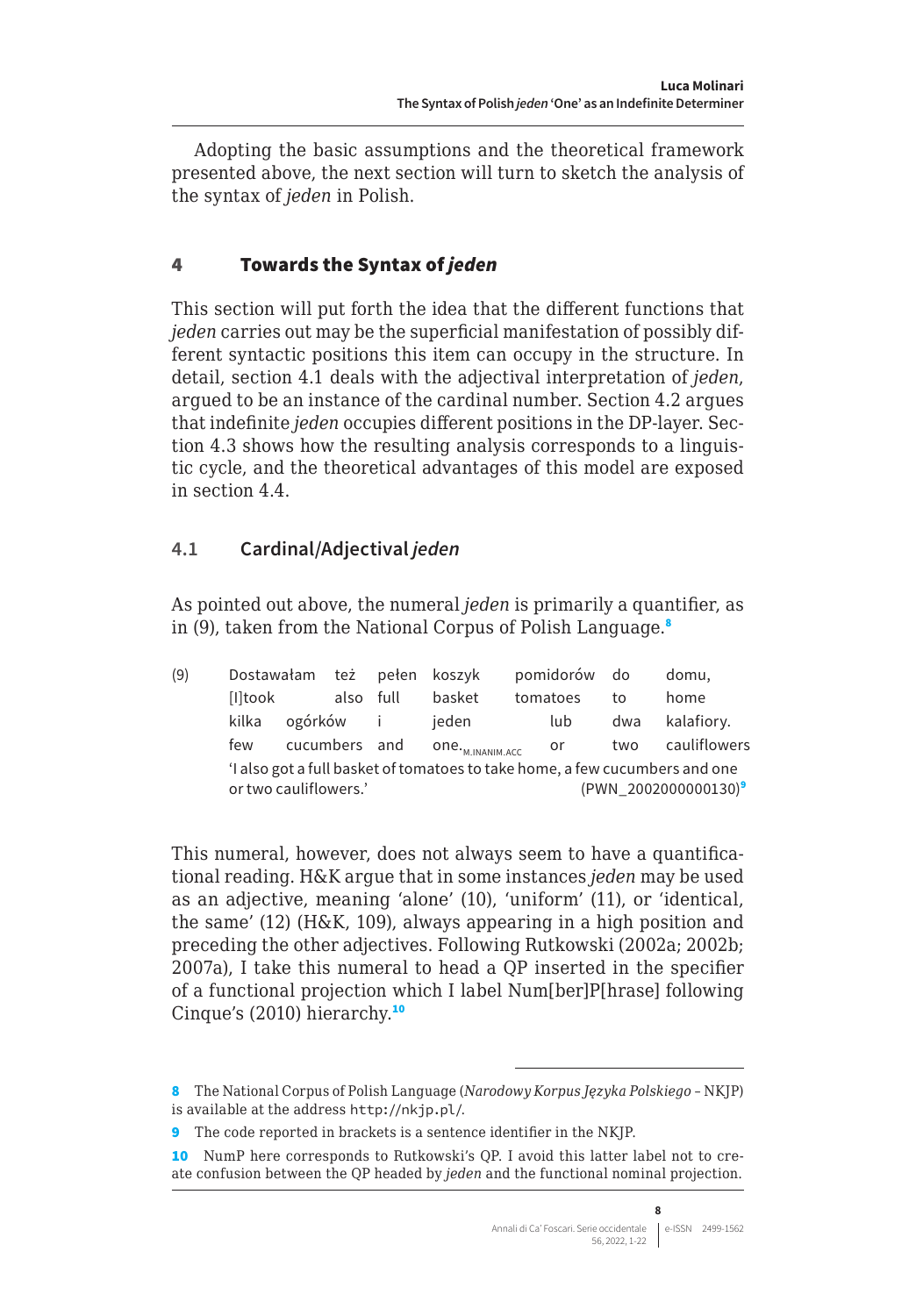| (10) | Nikt                            | nie     | był   |           | przygotowany. Jedna       |                                                          | Maria | zrobiła             |
|------|---------------------------------|---------|-------|-----------|---------------------------|----------------------------------------------------------|-------|---------------------|
|      | nobody                          | neg     | was   | prepared  |                           | one. <sub>ENOM</sub>                                     | Mary  | did                 |
|      | zadanie domowe.                 |         |       |           |                           |                                                          |       |                     |
|      | homework                        |         |       |           |                           |                                                          |       |                     |
|      |                                 |         |       |           |                           | 'Nobody was prepared. Only Mary did her homework.'       |       |                     |
| (11) | Ζ                               | kuchni  |       | dochodził | ieden                     | przeraźliwy                                              |       | harmider.           |
|      | from                            | kitchen | came  |           | $one.$ $M_{M,NOM}$        | appalling. <sub>M.NOM</sub>                              |       | $noise_{_{M. NOM}}$ |
|      |                                 |         |       |           |                           | 'A uniform, appalling noise was audible in the kitchen.' |       |                     |
|      | Mieszkaliśmy                    |         |       |           |                           | dachem.                                                  |       |                     |
| (12) |                                 |         | pod   | jednym    |                           |                                                          |       |                     |
|      | [we]lived                       |         | under |           | one. <sub>M.INSTRUM</sub> | $\mathsf{root}_{\text{\tiny{M.INSTRUM}}}$                |       |                     |
|      | 'We lived under the same roof.' |         |       |           |                           |                                                          |       |                     |

In (10)-(12), *jeden* seems not to be quantitative. H&K (108) argue for its adjectival semantics underlying the possibility of substituting it in the previous examples with adjectives such as *samotny* 'alone', *jednolity* 'uniform', and *identyczny* 'identical'. They notice (108 fn. 8), however, that these occurrences of *jeden* can be considered 'metapredicative' in Danielewiczowa's (2007) terms, i.e., they cannot be stressed or modified by adverbials, and cannot be used predicatively.

What looks like an instance of non-quantificational *jeden* may in fact be an instance of the numeral. This is particularly evident in sentence (12), which further supports the maximal projection status of *jeden*. Indeed, in Polish this numeral may be used in constructions in which its semantics appears not to be quantificational but purely adjectival. These structures feature the numeral *jeden* linked by the conjunction *i* 'and' to a proximal demonstrative followed by the adjective *sam* 'same', resulting in a coordination of two maximal projections.<sup>11</sup> The peculiarity of this construction is that this second construal may be omitted, as in (13), which provides a schematic representation of the underlying structure.

**9**

<sup>11</sup> Crucially, this kind of coordination is impossible with higher numerals.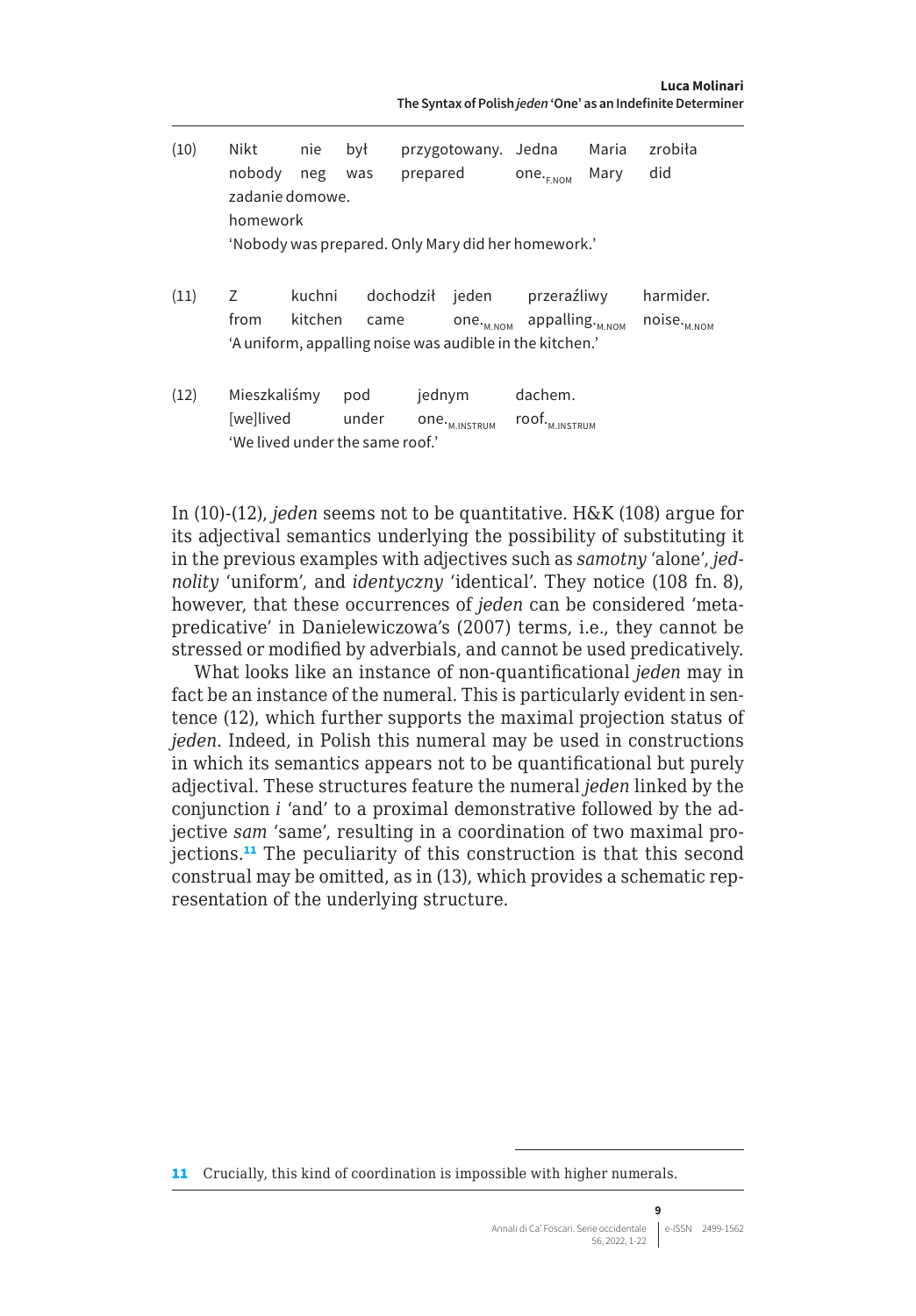| (13) | Albowiem - jak                                                                                |                                     | rzeki      | zmierzają do |                                 | jednego                                                  | oceanu, tak |                         |
|------|-----------------------------------------------------------------------------------------------|-------------------------------------|------------|--------------|---------------------------------|----------------------------------------------------------|-------------|-------------------------|
|      | for                                                                                           | as                                  | rivers     | flow         | into                            | one. $_{\tiny \textsf{M.GEN}}$                           | ocean       | SO.                     |
|      | religie                                                                                       | sa                                  | drogami do |              | $\left.\right _{\text{Number}}$ | jednego]                                                 |             | tego                    |
|      | religions                                                                                     | are                                 | paths      | to           |                                 | $one.$ $M.GEN$                                           | and         | this. $\ldots$<br>M.GFN |
|      | samego]]]                                                                                     | Boga                                |            |              |                                 |                                                          |             |                         |
|      | same. <sub>M.GEN</sub>                                                                        | $\mathsf{God.}_{_{\mathsf{M.GEN}}}$ |            |              |                                 |                                                          |             |                         |
|      | 'For, as rivers flow into the same ocean, so religions are paths to one and the<br>same God.' |                                     |            |              |                                 | (Sketch Engine, "Polish Web 2019", 522239) <sup>12</sup> |             |                         |

As observable in the example (13), there are two instances of *jeden*, both with the same non-quantificational semantics. In the second occurrence the full structure is spelled out (*jeden i ten sam* 'one and the same'), while in the first instance only the numeral is overtly realized. This means that in these instances the semantics of the whole construction hinges on the presence of the adjective (either overtly or covertly realized).

The other cases of "adjectival *jeden*" (i.e., examples (10)-(11)) can be analyzed in a similar way, supposing the presence of silent elements which may provide a different semantics to the structure.<sup>13</sup> Furthermore, when preceded by a demonstrative, its quantificational nature is interpreted as expressing the singularity of the referent rather than the cardinality of 'one' (14).

| (14) |        | Nie wiadomo, co bedziez                     |         |  |              | nami jutro–                                                               | szeptał               | Wacław.                 |
|------|--------|---------------------------------------------|---------|--|--------------|---------------------------------------------------------------------------|-----------------------|-------------------------|
|      | not    | known                                       |         |  |              | what will.be with us tomorrow - whispered Wacław                          |                       |                         |
|      | $\sim$ | Może                                        | została |  | nam tylko ta |                                                                           | iedna                 | noc.                    |
|      |        | maybe remained to.us only this. $F_{F,NOM}$ |         |  |              |                                                                           | one. <sub>F.NOM</sub> | night. <sub>F.NOM</sub> |
|      |        |                                             |         |  |              | '-What will happen to us tomorrow is unknowns - whispered Wacław. - Maybe |                       |                         |
|      |        | we only have this (single) night left.'     |         |  |              |                                                                           | (PWN 2002000000159)   |                         |

Assuming that *jeden* heads a maximal projection inserted in the specifier of a *Mittelfeld* projection NumP, its 'meta-predicative' behavior may be derived from its QP status, which is different in nature from the other classes of adjectives.

12 Kilgarriff et al. 2004, 2014. Link to Sketch Engine: <http://www.sketchengine.eu>.

<sup>13</sup> Interestingly, Kayne (2019) similarly proposes that the numeral *one* in English is accompanied by a silent adjective (indicated in capital letters) which distinguishes its quantificational reading (i) from other readings (ii):

i. John has two brothers and one SINGLE sister.

ii. Mary has just written one (\*SINGLE) hell of a paper. (adapted from Kayne 2019, 343)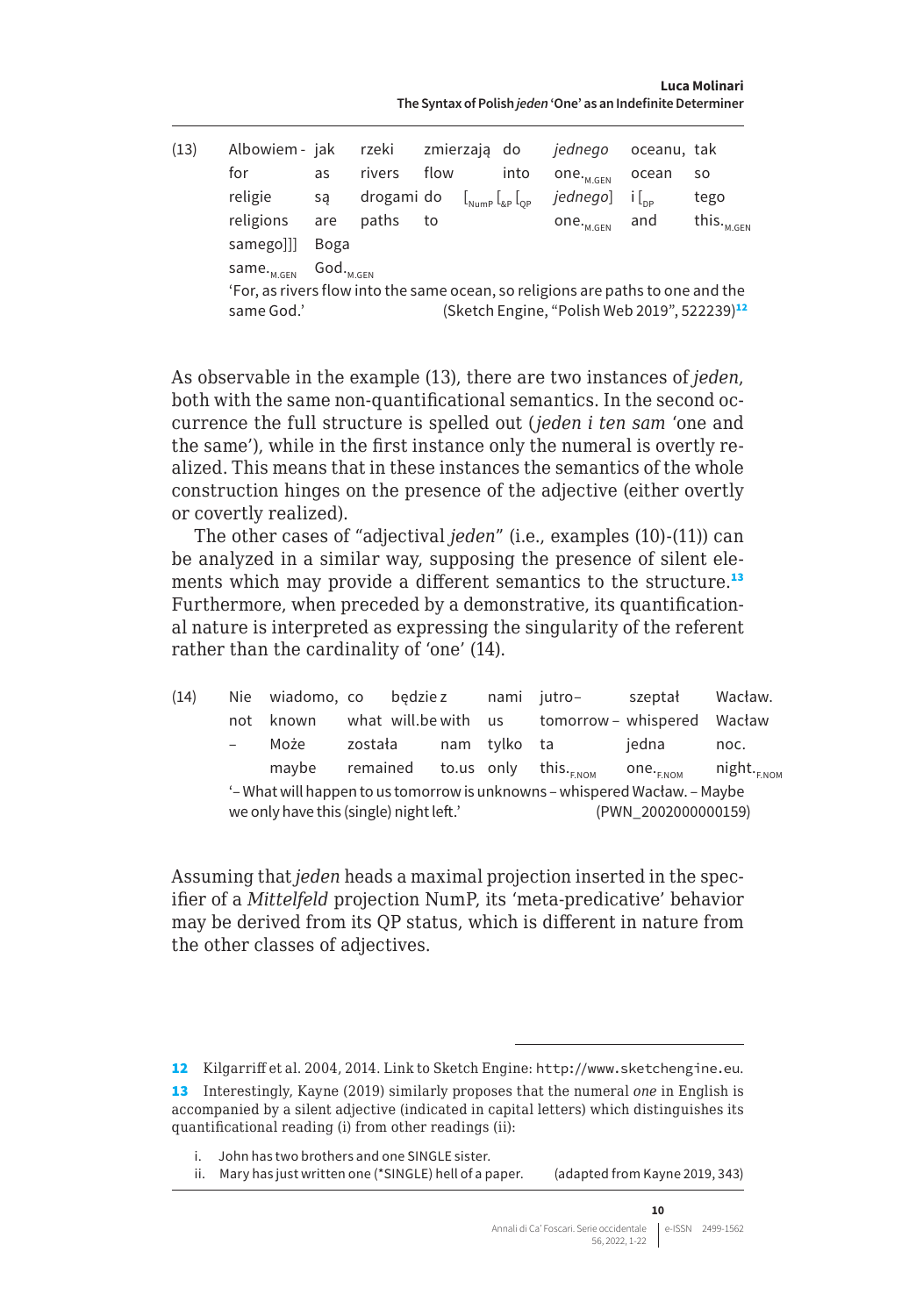#### <span id="page-10-0"></span>**4.2 Indefinite** *jeden*

H&K show that *jeden* can be used as a specific marker.<sup>14</sup> with some attested occurrences as nonspecific marker (in the sense of Heine 1997) in the interpretation of the sentences. Heine (1997) uses the term 'specific' when the speaker has a particular referent in mind. Although this is an umbrella term for various semantic and pragmatic contrasts (cf. Von Heusinger 2019), here I will use it in Heine's terms.

The specificity of *jeden* seems to obey a *noteworthiness* condition (cf. Ionin 2006), i.e., the speaker does not need to be able to individuate the referent as in (15),<sup>15</sup> but it must be familiar with some *noteworthy* property of the referent itself, as the example (16) shows.

- (15) Wczoraj wydarzyło się coś niesamowitego! Jaden lekarz yesterday happened part something incredible one... doctor... powiedział mi, że nie ma czegoś takiego jak told to.me that not has something such as koronawirus. Wiesz, kto mia to powiedział? Doktor Kowalski.<sup>16</sup> coronavirus [you]know who to.me this said doctor Kowalski 'Yesterday something incredible happened! A doctor told me, that coronavirus doesn't exist.Do you know who told me that? Doctor Kowalski.'
- (16) Podobno jeden lekarz w telewizji zaprzeczył istnieniu apparently one.<sub>M</sub> doctor in TV denied existence<br>koronawirusa. Ciekawe, kto to był.<sup>17</sup> koronawirusa. Ciekawe, kto to of-coronavirus interesting who that was 'It seems that a doctor on TV denied the existence of the coronavirus. I wonder who that was.'

A narrow scope interpretation of *jeden*NP, as in (17), is instead judged degraded but not completely agrammatical.

<sup>14</sup> The function of 'presentative marker' is considered here as an instance of specific *jeden*.

<sup>15</sup> The signaled examples are taken from a pilot questionnaire submitted to 13 anonymous students (native speakers of Polish) at the University of Warsaw. The sentences were rated with the Likert scale task ranging from 1 (totally ungrammatical) to 7 (perfectly grammatical). The sentences which scored below 4 are marked with '\*', while those in the span 4-5 '?'. Sentences above 5 are considered grammatical. Since this is not the focus of the paper, and because of the space limit, the questionnaire won't be discussed in detail. However, the list of items and fillers and the sheet containing the results can be found at the following DOI: <https://doi.org/10.17605/OSF.IO/KDFGZ>.

<sup>16</sup> The mean acceptability rating of (15) is 6.15.

<sup>17</sup> The mean acceptability rating of (16) is 6.08.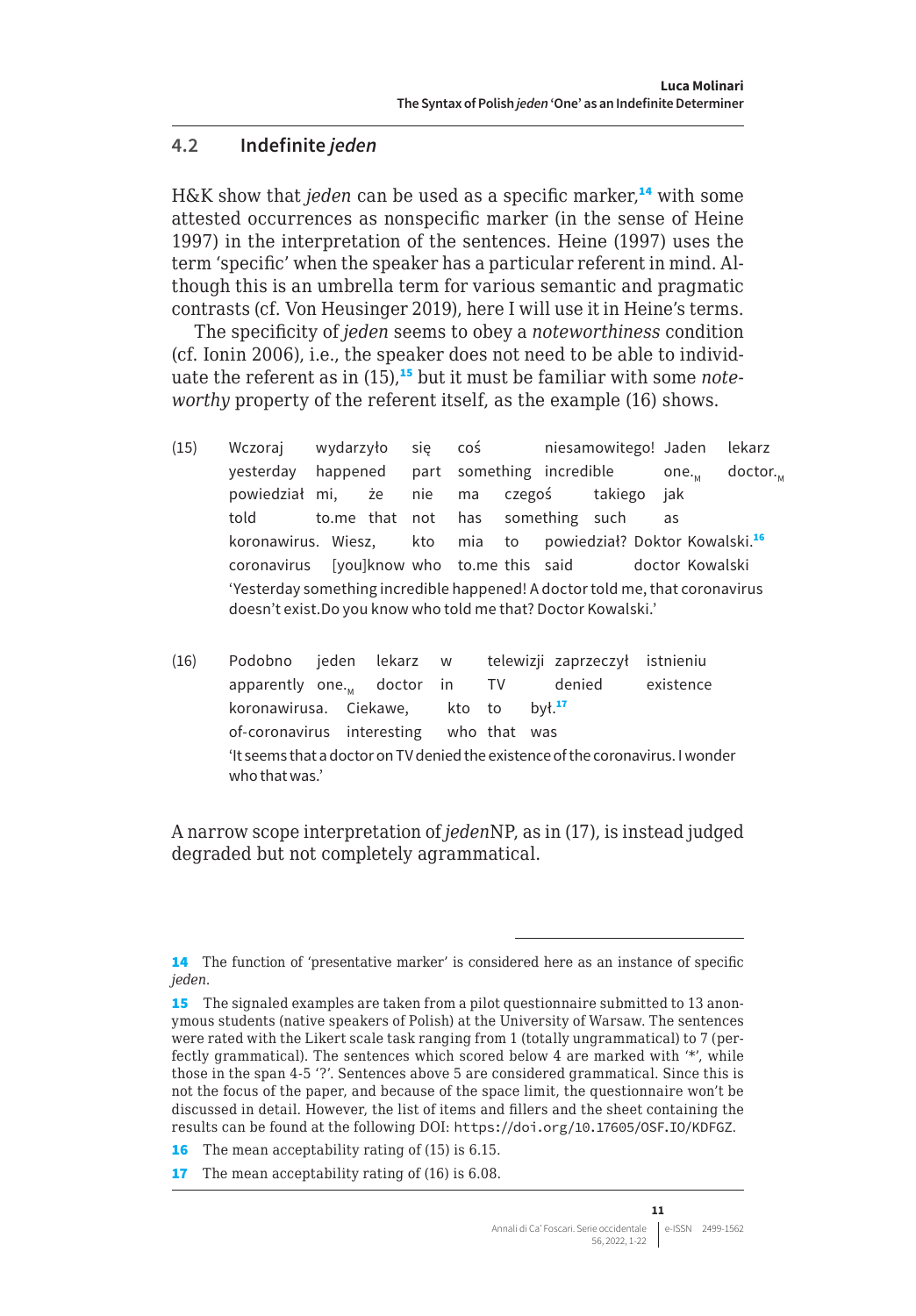<span id="page-11-0"></span>

| (17) |       | ?Mąż Kasi ma COVID. Ona jest zaniepokojona i                                               |  |  |  |  |     |  |
|------|-------|--------------------------------------------------------------------------------------------|--|--|--|--|-----|--|
|      |       | husband Kasia. <sub>GEN</sub> has COVID she is worried                                     |  |  |  |  | and |  |
|      |       | chce porozmawiać z jednym lekarzem, ale jeszcze go                                         |  |  |  |  |     |  |
|      | wants | to-talk with one. <sub>INSTR</sub> doctor. <sub>INSTR</sub> but still cl. <sub>M.Acc</sub> |  |  |  |  |     |  |
|      | nie   | znalazła. <sup>18</sup>                                                                    |  |  |  |  |     |  |
|      | not   | found                                                                                      |  |  |  |  |     |  |
|      |       | .                                                                                          |  |  |  |  |     |  |

'Kasia's husband has COVID. She is worried and wants to talk to a doctor, but she hasn't found one yet.'

This supports the claim made by H&K, i.e., nonspecific *jeden* has not fully developed yet. Let us turn to the analysis of the position of indefinite *jeden*, which may have interesting implications for the theory.

#### 4.2.1 Specific *jeden* in SpecDP

In line with Cardinaletti and Giusti's (2018) proposal, the account advanced here is that indefinite (specific and nonspecific) *jeden* occupies the DP-layer, just like some indefinite determiners found in Italian and Italo-Romance. Moreover, it results from an interplay of (non-)realization of the head and specifier of the DP. The analysis, apart from the parallelism with Romance languages, may be motivated by other theoretical and empirical reasons.

Let us first start considering specific *jeden* (corresponding to stage III in Heine's scale). As seen above, it introduces a referent which is either identifiable or to a certain extent known (because of some noteworthy property) by the speaker. Von Heusinger (2019) argues that *specificity* can indicate different semantic/pragmatic phenomena, whose underlying core concept is *referential anchoring*. This mechanism was already proposed by Geist (2010) to give a semantic analysis of the Russian indefinite marker *odin* 'one', which is used when the speaker can either identify the referent denoted by the NP or has a particular referent in mind (Ionin 2010).

Referential anchoring (cf. Onea, Geist unpublished) is a mechanism which narrows down the domain of the indefinite to a singleton. This function is carried out by the referential anchoring operator, which establishes a link between the discourse referent denoted by the indefinite and a discourse individual (in this case, the speaker) which is its anchor. Geist (2010) argues that the referential anchoring requirement is part of the lexical entry of Russian *odin*. This requirement is responsible for the referential reading associated with this marker. Following this line of reasoning, it could be argued

18 The mean acceptability rating of (17) is 4.69.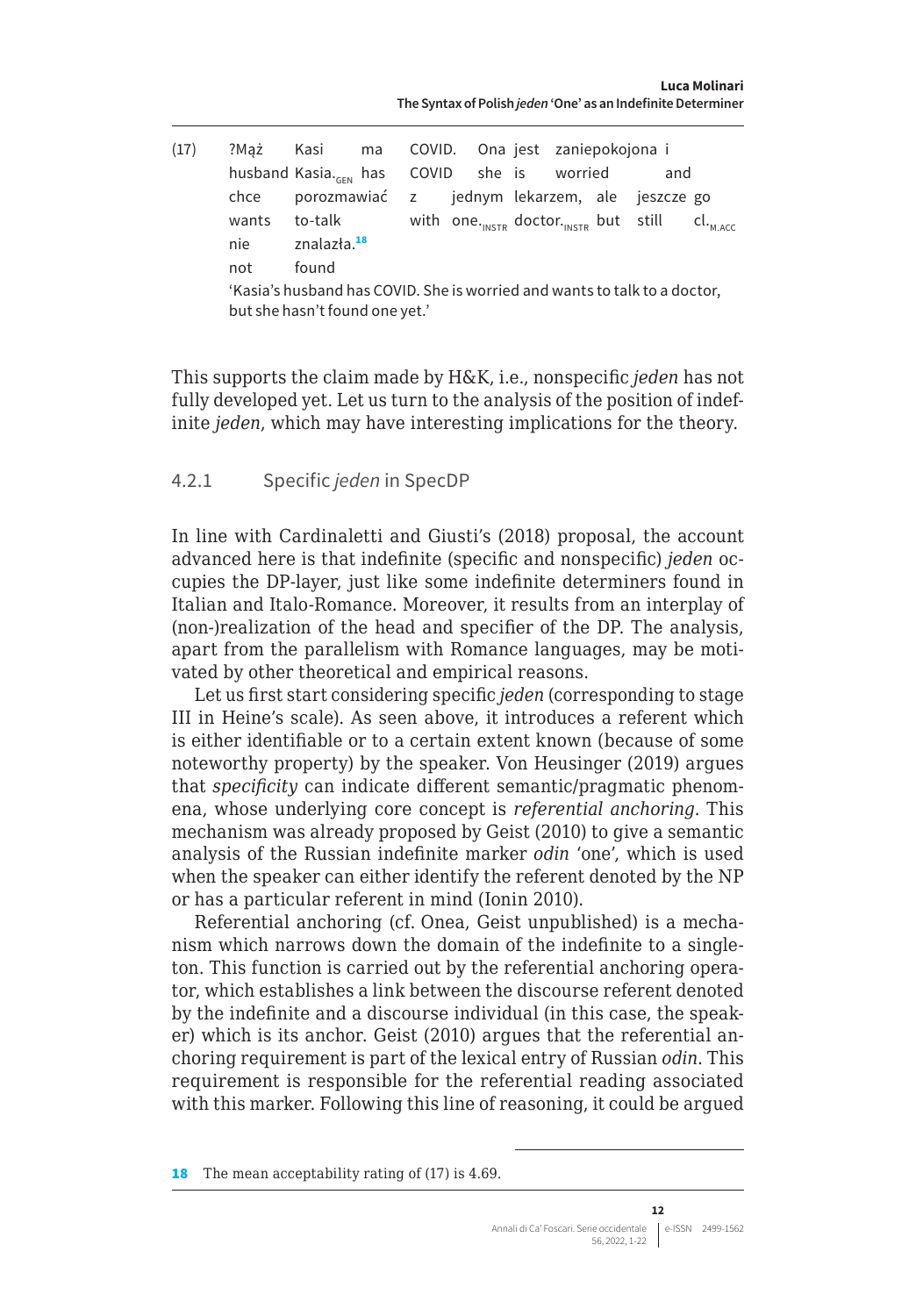that the anchoring function is present in the lexical entry of specific *jeden* as well.

Given its semantics, specific *jeden* is referential, in that it links the referent to the speaker (i.e., the speaker 'has a particular referent in mind'). Consequently, it competes with other referential elements for the same position, i.e., SpecDP. Typical examples of occupants of the left edge of the nominal expression are demonstratives and pronouns (cf. Migdalski 2001; Brugé 2002; Giusti 2002), which check their referential features either overtly or covertly) in that position to be then interpreted at LF. It is actually the case that *jeden*  can be substituted by another indefinite pronoun  $(18a)$ ,<sup>19</sup> but the two cannot co-occur (18b), as pointed out by the informants.

|            | (18) a. Kasia przeczytała wszystkie książki,                  |       |             | które | polecił                 |
|------------|---------------------------------------------------------------|-------|-------------|-------|-------------------------|
| Kate       | [she]read all                                                 |       | books       | that  | [he]recommended         |
| iei        | ieden /                                                       | iakiś | nauczyciel. |       | (adapted from H&K, 116) |
| to-her one |                                                               | some  | teacher     |       |                         |
|            | 'Kate read every book that a teacher has recommended to her.' |       |             |       |                         |

b. Kasia przeczytała wszystkie książki, które polecił jej jakiś (\*jeden) nauczyciel. 'Kate read every book that some teacher (or other) has recommended to her.'

Moreover, if *jeden* co-occurs with a demonstrative (as in (14) above), it cannot get a specific reading, as SpecDP is already occupied by the demonstrative. The referential features are checked by the demonstrative, while *jeden* reinforces the uniqueness of the referent (carrying out the cardinal function and indicating a set composed by a single element) in contrast to other possible referents of the same kind. An example is reported in (19), as was pointed out by four informants.

Since plural 'one' modifying plural count nouns is to be taken as an indefinite determiner, it is reasonable to think that in the case in (i) *jedne* occurs in SpecDP while the numeral appears in its base position in NumP. In this context *jedne* may be said to be anchored to the speaker, who displays some degree of knowledge of the referent. Given space limitations, this kind of evidence will be more deeply analyzed in future work.

<sup>19</sup> An interesting piece of evidence for a higher position available to *jeden* in the nominal structure comes from the possible co-occurrence of the plural form for 'one' and another numeral, as in (i).

<sup>(</sup>i) Twój syn złamał jeszcze jedne dwa zęby frontowe your son broke also one.PL two teeth front grając na hokeju z lodu playing at hockey from ice 'Your son also broke two front teeth playing ice hockey.' (Sketch Engine, "Polish Web 2019", 669979330)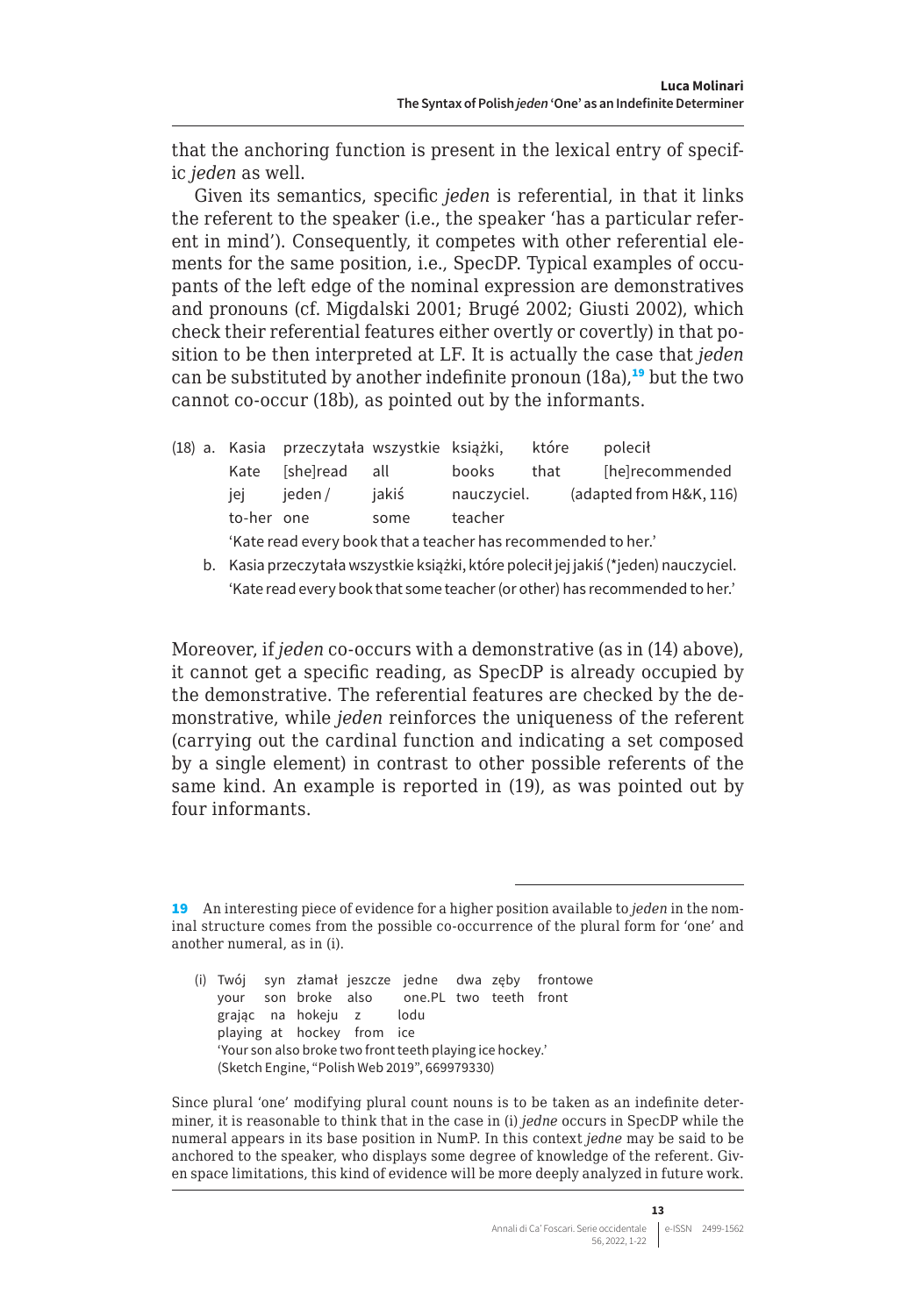<span id="page-13-0"></span>

| (19) | Ten | jeden                                        | student                                   | mnie | denerwuje. |
|------|-----|----------------------------------------------|-------------------------------------------|------|------------|
|      |     | this. <sub>м.ном</sub> one. <sub>м.ном</sub> | student. <sub>м.NOM</sub> me              |      | irritates  |
|      |     |                                              | 'This (particular) student irritates me.' |      |            |

The native speakers who commented the sentence confirmed that one can dispense with *jeden* in this case, but its insertion gives more emphasis to the utterance, underlying the fact that "only this particular student" is irritating the speaker.

Adopting this notion of specificity as anchoring to the speaker, what H&K call "nonspecific *jeden*" in the interpretation of the sentences in (5)-(6) above actually are instances of specific *jeden*. In the existential interpretation of (5), even if the speaker cannot identify the person who is getting married, it infers his/her existence because of some external factor (e.g., there are a lot of people shouting cheerfully at the entrance of a church).<sup>20</sup> In such a way, the speaker displays knowledge of some noteworthy property of the referent. As for (6), H&K point out that some speakers admit a narrow scope interpretation of the *jeden*NP (i.e., 'give me a pen of any kind'). Even in this case, the interpretation cannot be compared to Heine's (1997, 73) example 'Draw *a dog*!' reported for stage IV of grammaticalization. In the Polish example, this narrow interpretation can only be triggered in a situation in which there is a set of pens known by the speaker (hence, involving anchoring to the speaker).<sup>21</sup> In Heine's example, instead, the referent is taken from the set of all the referents included in the denotation of the NP.

Basing on the analysis sketched so far it is possible to claim that *jeden* reached stage III of the grammaticalization scale, as some of the instances presented by H&K as nonspecific *jeden* have been analyzed as specific. Are there reasons to suppose that this marker has already entered stage IV? In the next subsection I will elaborate on some observations which may indicate that *jeden* has taken a small step into stage IV, however refraining from making any strong claim. These are to be taken as a tentative and preliminary analysis, mainly theory-driven, which may have some interesting theoretical implications.

#### 4.2.2 Is There a Nonspecific *jeden*?

There may be some evidence supporting the claim that *jeden* may have taken a little step beyond stage III, appearing with nonspecific interpretation. H&K notice that *jeden* may appear in some contexts

<sup>20</sup> Thanks to Paweł Rutkowski (p.c.) for the remark.

<sup>21</sup> Thanks to Paweł Rutkowski (p.c.) and other informants for the remark.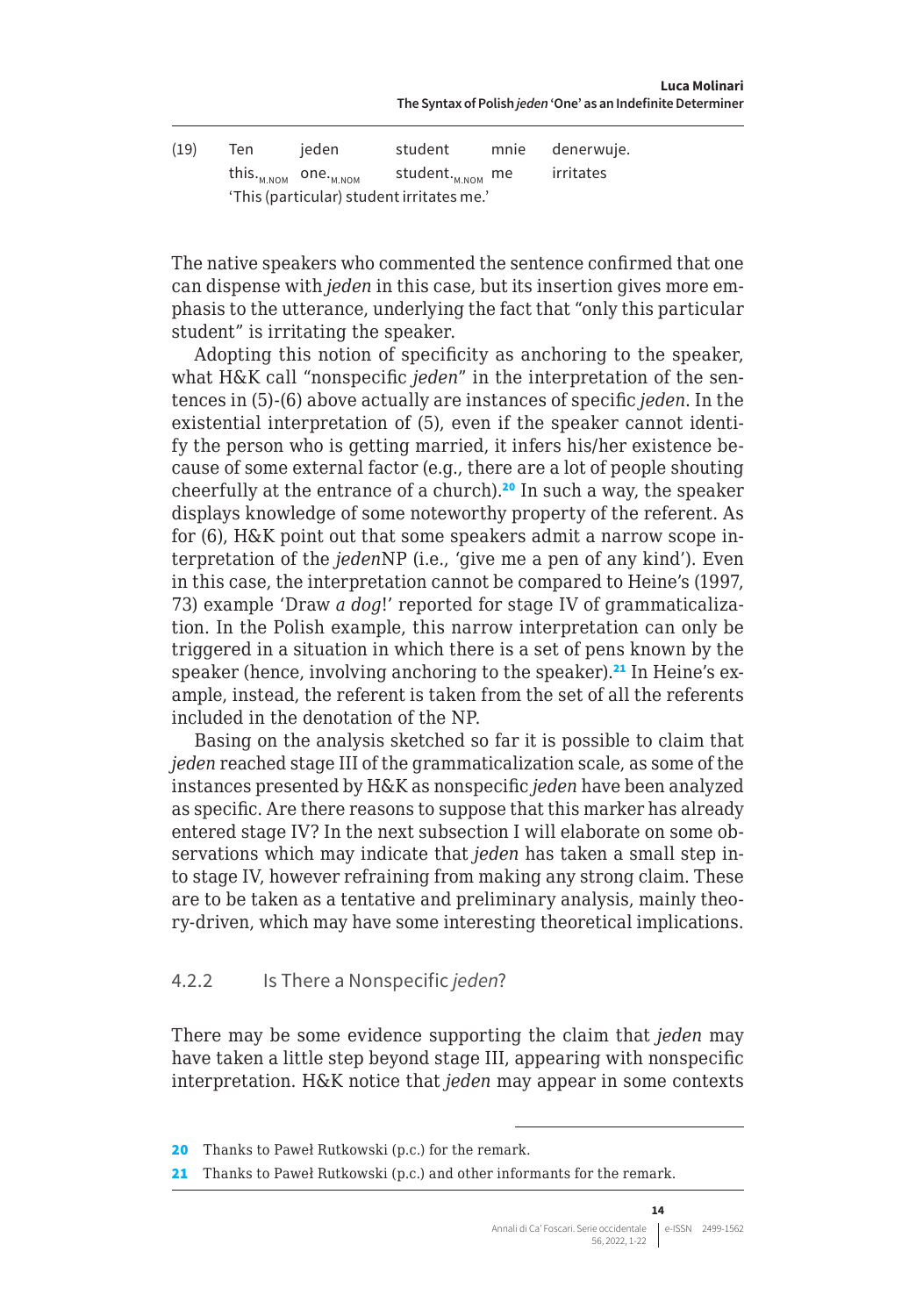<span id="page-14-0"></span>which are traditionally associated to higher stages of grammaticalization, namely the occurrence in predicative position (20) (cf. Givón 1981) and in combination with a universal quantifier without triggering a non-scalar reading (21) (cf. Runić 2019).

| (20) | Głupek                                                                                         |  | jeden / ekspert    |                      | jeden |       | (H&K, 116) |            |
|------|------------------------------------------------------------------------------------------------|--|--------------------|----------------------|-------|-------|------------|------------|
|      | stupid                                                                                         |  | one                | expert               | one   |       |            |            |
|      | 'A jerk'                                                                                       |  |                    | (ironic) 'An expert' |       |       |            |            |
| (21) | today in every                                                                                 |  | Dziś w każdym domu | house is             | iest  | jeden | telewizor. | (H&K, 117) |
|      | one. <sub>M.NOM</sub> TV-set. <sub>M.NOM</sub><br>'Today, there is one TV set in every house.' |  |                    |                      |       |       |            |            |

The examples in (20) are instances of the *intensifying function* of 'one', which Geist (2013) considers a kind of predicative use. The intensification produced by 'one' is a cross-linguistically consistent phenomenon associated to languages which developed (something like) an indefinite article which may occur in generic contexts, e.g., Bulgarian, German and Greek (Gorishneva 2009, 49). Polish seems to be an exception in this respect, as *jeden* cannot appear in generic sentences with taxonomic reference (cf. (8) above).<sup>22</sup>

In (21), *jeden* has a non-scalar reading, i.e., the sentence is true even in the case in which there is more than one TV in each house (H&K, 117). This is reconducted to the behavior of true indefinites and is a function which may be carried out by indefinite articles (Runić 2019, 299). Under a strict numeral reading the sentence would be true iff there is *exactly* one TV in each house.<sup>23</sup>

These occurrences witness that the grammaticalization of *jeden* is still *in fieri*, allowing it to carry out some functions typical of more grammaticalized markers. Since in these cases *jeden* is not anchored to the speaker and does not seem to have a purely cardinal meaning, it may be the case that it is interpreted in a position different from SpecDP. A possible interesting explanation (which would need to be corroborated by more evidence) is provided in the next section.

<sup>22</sup> This may be link to the postnominal position of intensifying *jeden*, which may be the consequence of the noun moving to a peripheral position for pragmatic reasons (these expressions involve some personal judgment/evaluation by the speaker which may trigger this movement).

<sup>23</sup> One may conclude that in this case there is a covert adverbial AT LEAST (see §4.1) accompanying the numeral. It must however be noticed that in languages in which the grammaticalization of 'one' is not that advanced, as in Slovenian (which reached stage III), (24) may only be interpreted in a strictly scalar way (Runić 2019, 301).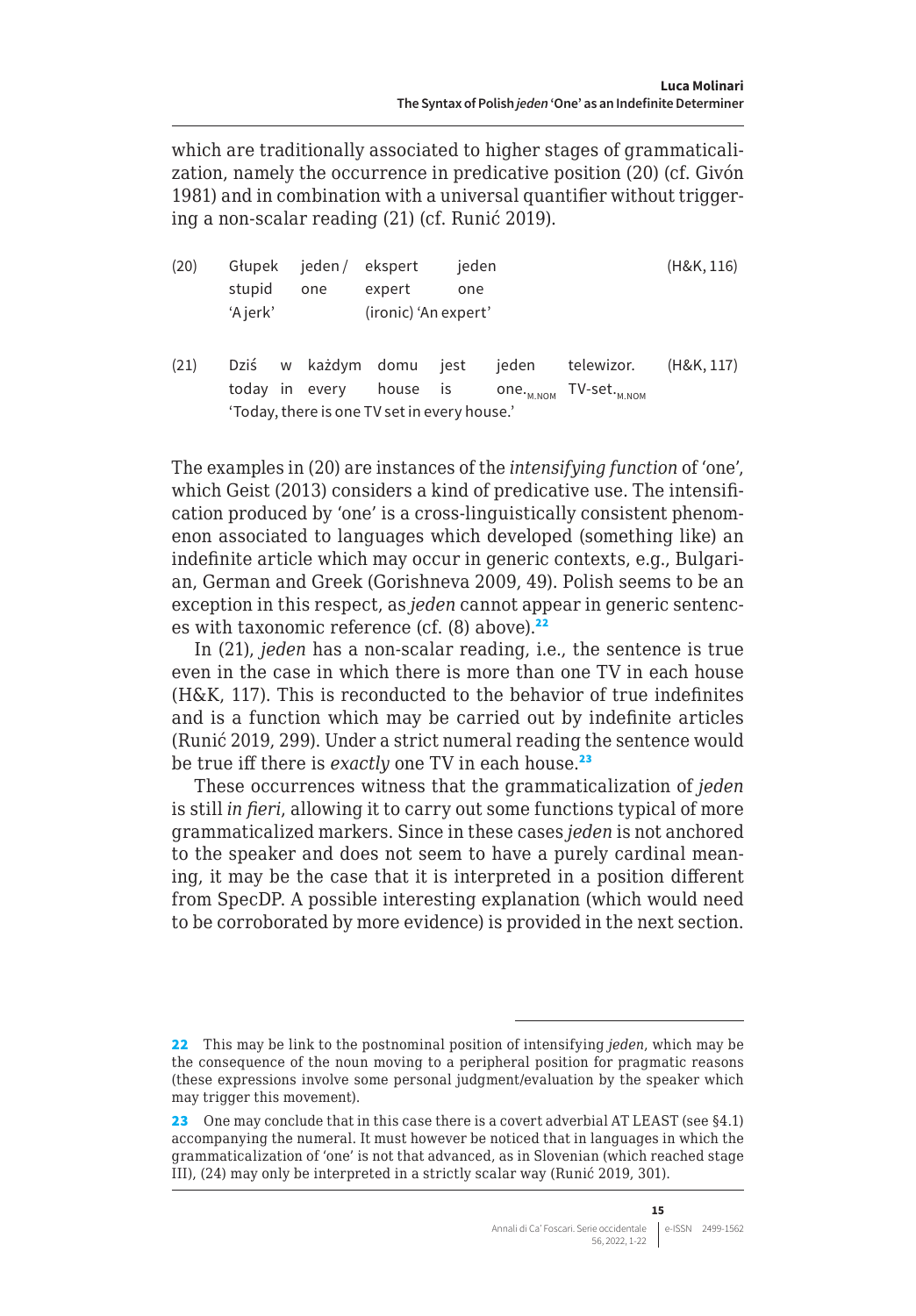# **4.3 The Path of Linguistic Cycles**

Grammaticalization processes follow a cyclic path mainly driven by Economy Principles (cf. van Gelderen 2011 for several examples of linguistic cycles). Let us consider those in (22)-(23) argued for by van Gelderen (2011, 13-14).

- (22) Late Merge Principle (LMP) Merge as late as possible.
- (23) Head Preference Principle (HPP) Be a head, rather than a phrase.

The path obtained from the application of these principles is represented in (24), from van Gelderen (2011, 20).

(24) Adjunct > Specifier > Head > 0 semantic [*i*F] [*uF*] --

Let us start assuming that the movement of *jeden* from position of the numeral to SpecDP is motivated by its need to check its referential features. Moreover, assume (following Geist 2010) that *jeden* is endowed with the referential anchoring operator (cf. § 4.2.1), which is responsible for its specific interpretation. I further propose that this anchoring operator is activated under a specific condition, stated in (25).

(25) Referential anchoring is active only if the item specified for the anchoring function is found in the left edge of the nominal expression, i.e. SpecDP, the position in which it can be bound by its (local) anchor.

*Jeden* starts out as a QP in SpecNumP, endowed with an interpretable [Quant(ificational)] feature and with the referential anchoring operator.<sup>24</sup> The principle in (25) causes the numeral to move to SpecDP, in order for its anchoring operator to be 'activated', i.e., to be bound by the speaker. This shift, corresponding to the passage from stage I to stage II/III of the grammaticalization path, is driven by the application of LMP, as *jeden* starts being merged directly higher in the structure.<sup>25</sup> The process complies with economy principles which

<sup>24</sup> Givón (1981, 51) in fact argues that quantifying expressions imply referentiality, although they do not require prior familiarity with the referent.

<sup>25</sup> I am proposing that this movement is the result of a diachronic process, thus I do not assume a sinchronic movement of *jeden* in syntax.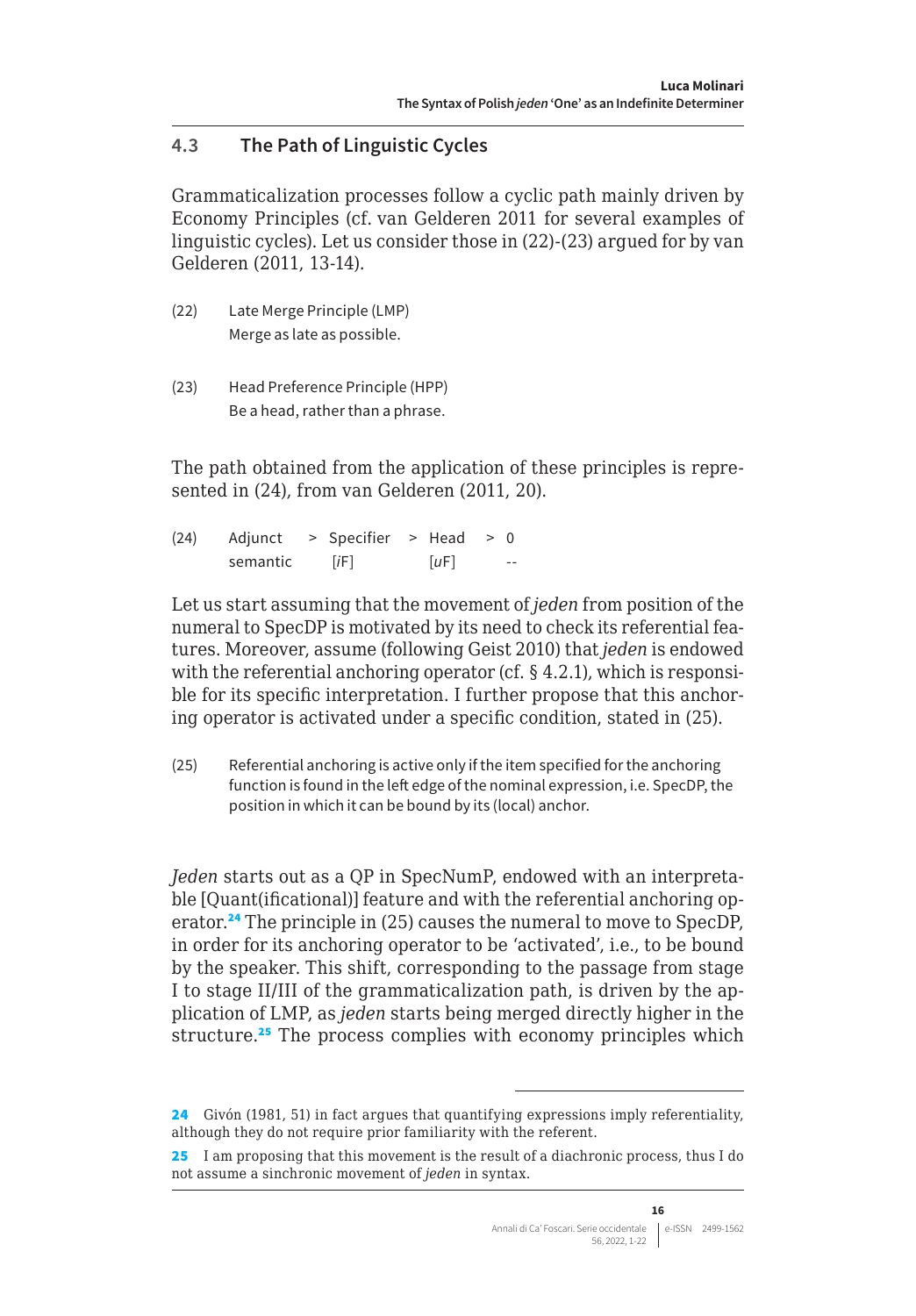<span id="page-16-0"></span>aim at reducing the number of interpretable features in favor of the (more economical) uninterpretable ones: in fact, at this point of the process the quantificational feature [iQuant] of the numeral is lost.

The prototypical path in (24) continues with the application of the HPP, through which "semantic features are reanalyzed in the specifier position as interpretable and in the head as uninterpretable features" (van Gelderen 2013, 246). Applying this reasoning to the alleged 'stage IV' of *jeden*, one should assume that the lack of specificity is a consequence of the fact that *jeden* is not in a configuration which allows the anchoring to the speaker (according to (25)), as it has been reanalyzed as sitting in D.<sup>26</sup> A hypothetical development is displayed in (26).

(26) OP in SpecNumP  $\geq$  SpecDP  $\geq$  ?(D°) [*i*Quant], [*u*Ref]<sup>27</sup> [*i*Ref]? ([*u*Ref])

This supposition is tentative and only theory-driven. It is thus necessary to dig deeper into this issue to find data which may support this last stage or prove this intuition wrong. However, if this were the state of affairs, this model could lead to some theoretical advantages that are exposed in the next section.

#### **4.4 Possible Theoretical Advantages**

A first advantage is the parallel with Cardinaletti and Giusti's (2018) model for Italian and Italo-Romance. In comparative perspective, this analysis argues for a mapping of the positions inside the DP which is consistent cross-linguistically. In Italian and Italo-Romance the indefinite determiner in SpecDP combines with the overt or covert realization of the head D, which spells out the definite article morphology. Polish cannot be straightforwardly treated like Italian and Italo-Romance, in that the realization of the two positions inside the DP cannot be simultaneous. This can be easily reconducted to parametric variation concerning the *Doubly Filled XP Filter* (Dimitrova-Vulchanova, Giusti 1998, 158) reported in (27).

<sup>26</sup> Assuming Giusti's (2002) proposal that D realizes the functional features of the head noun, *jeden* would be a good candidate for this position. In fact, in cases like (21), it is just a dummy not adding any semantic import but just spelling out gender, number, and case of the head noun.

<sup>27</sup> With [*uRef]* I refer to the fact that the referential anchoring function is present, but it is not active due to the syntactic position of the item.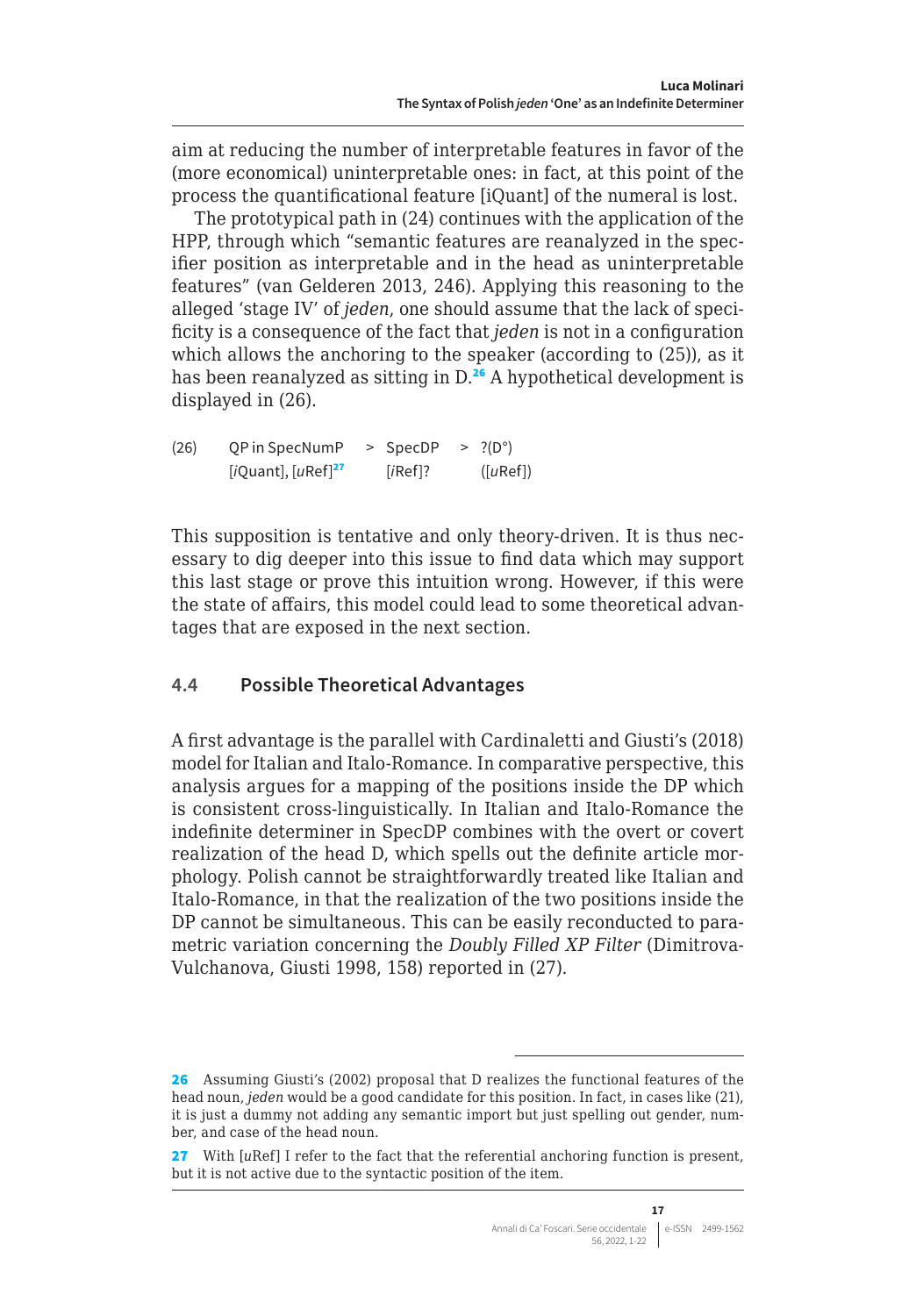- <span id="page-17-0"></span>(27) A functional projection must be visible at all levels of representation by either a. making the specifier visible, and/or
	- b. making the head visible.

In Italian and Italo-Romance the application of the filter is conjunct, i.e., both SpecDP and D can be filled simultaneously. Polish instead applies the filer disjointly: this means that when specific *jeden* occupies SpecDP, the head cannot be overtly realized. If the occurrence of nonspecific *jeden* in D would be supported by future research, then it would not be possible to have elements in the specifier. The coexistence of *jeden* potentially occupying the specifier and the head of DP would also parallel the coexistence of the same form of the reduced Latin demonstrative [IL]LE during its grammaticalization into an indefinite article. The demonstrative in SpecDP started being analyzed as the head of the DP (cf. Giusti 2001). However, since the two positions are adjacent and there is no lexical material intervening, the two constructions may have coexisted for several generations (Giusti 2001, 197).

A second advantage of this is the parallel between the role of the DP layer in nominal expressions and that of the Complementizer Phrase (CP) in clauses (corroborating the correspondence already noticed by Abney 1987 *inter alia*). The function of checking the referential anchoring to the speaker, which is assumed to be carried out in SpecDP, finds an interesting parallel with Giorgi's (2012) theory on the representation of the speaker's coordinates in the left periphery of the clause. Giorgi (2012, *inter alia*) argues that the speaker's space-temporal coordinates are represented in syntax as a deictic element pointing at the utterer, realized in the highest layer above Rizzi's (1997) ForceP. Thus, the highest projection of the left periphery of the clause is the locus where the tense of the utterance is "anchored" to the speaker. By analogy, since nominal expressions lack tense (cf. Giusti 2006), their left edge checks those features which have to do with the speaker in the nominal domain, i.e. referentiality (and spatial deixis). This analysis also corroborates Longobardi's (1994) assumption that the DP layer is needed for referentiality requirements.

#### 5 Conclusions

Capitalizing on Cardinaletti and Giusti's (2018) proposal on the analysis of nominal expressions, and on Rutkowski's (2007a) analysis of Polish numerals, this article has tried to sketch a complete analysis of *jeden* in Polish, keeping into account its different positions relative to its grammaticalization process.

The claim supported here is that an analysis of *jeden* as only occupying the specifier of a QP position found between DP and NP is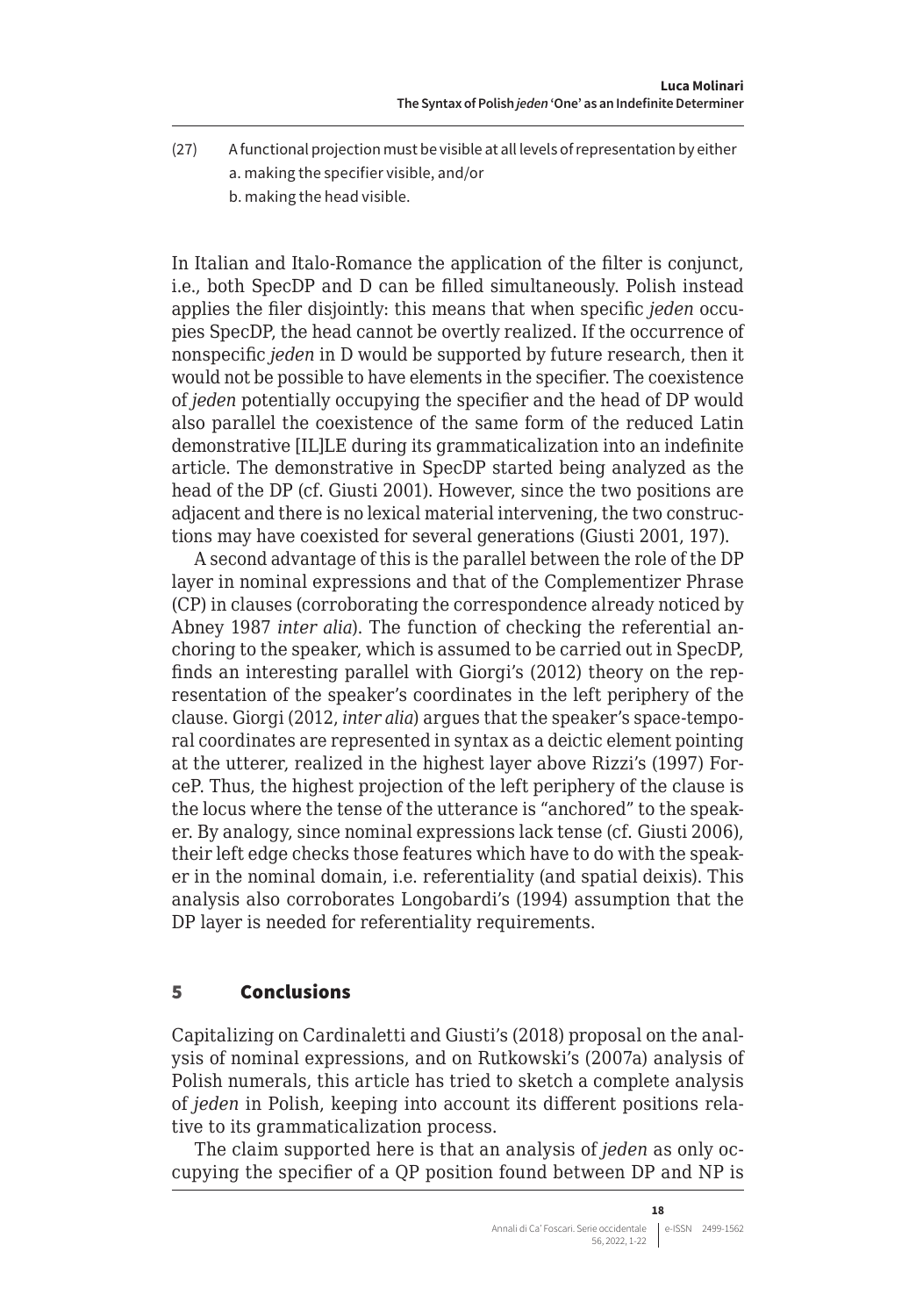reductive and cannot account for the functions it is acquiring in its grammaticalization path. *Jeden* may function as a quantifier – with some instances in which it is interpreted as a non-quantificational adjective – and as an indefinite determiner.

The numeral *jeden* heads a QP and is indeed merged in the specifier of a functional projection NumP (corresponding to Rutkowski's (2007a) QP), between DP and NP. It is endowed with an interpretable quantificational feature and an anchoring operator, which is however not active in its base position. The 'non-quantificational' adjectival semantics can be reconducted to instances of the numeral, whose interpretation may be due to some covert material (as in the case of *jeden [i ten sam]* 'one [and the same]').

Indefinite specific *jeden* is argued to occupy the specifier of the DP. The movement to SpecDP is necessary to activate the referential operator, making it possible to anchor the indefinite introduced by *jeden* to the speaker. This instance corresponds to a diachronically more advanced stage of grammaticalization of the numeral, due to the application of the Late Merge Principle (causing the item to be directly merged higher in the structure), which goes hand in hand with the loss of the quantificational feature. In SpecDP specific *jeden* is in complementary distribution with demonstratives and other pronouns.

As grammaticalization processes are driven by Economy principles and follow similar stages (cf. van Gelderen 2011), the prediction is that SpecDP may be reanalyzed as D in further stages.<sup>28</sup> Some instances of *jeden*, which is interpreted nonspecifically, may suggest that the grammaticalization process is proceeding and that it has just entered stage IV. If this turns out to be the case, *jeden* may have been reanalyzed (according to the Head Preference Principle) as D, 'escaping' the anchoring (which takes place only in SpecDP).

If the analysis is on the right track, it would contribute to the understanding of the process of grammaticalization of the numeral 'one' into an indefinite determiner. Moreover, this approach would further argue in support of (i) a cross-linguistic consistency in the realization and mapping of the positions inside the DP (in relation with Italian and Italo-Romance varieties) and (ii) a one-to-one mapping between syntax and semantics.

<sup>28</sup> I acknowledge that the grammaticalization of *jeden* (and of the numeral 'one' in general) cannot be straightforwardly assimilated to other grammaticalization processes such as the negative cycle (cf. Jespersen 1917). In fact, in the latter case the grammaticalized element substitutes the original one. In the case of 'one' the numeral is not lost, and the process ends up creating new items in the lexicon (this is particularly evident in those languages which developed an indefinite article whose form is different from that of the numeral, e.g. *one* vs. *a(n)* in English). Nevertheless, a model which individuates similarities between these two processes is a welcome result.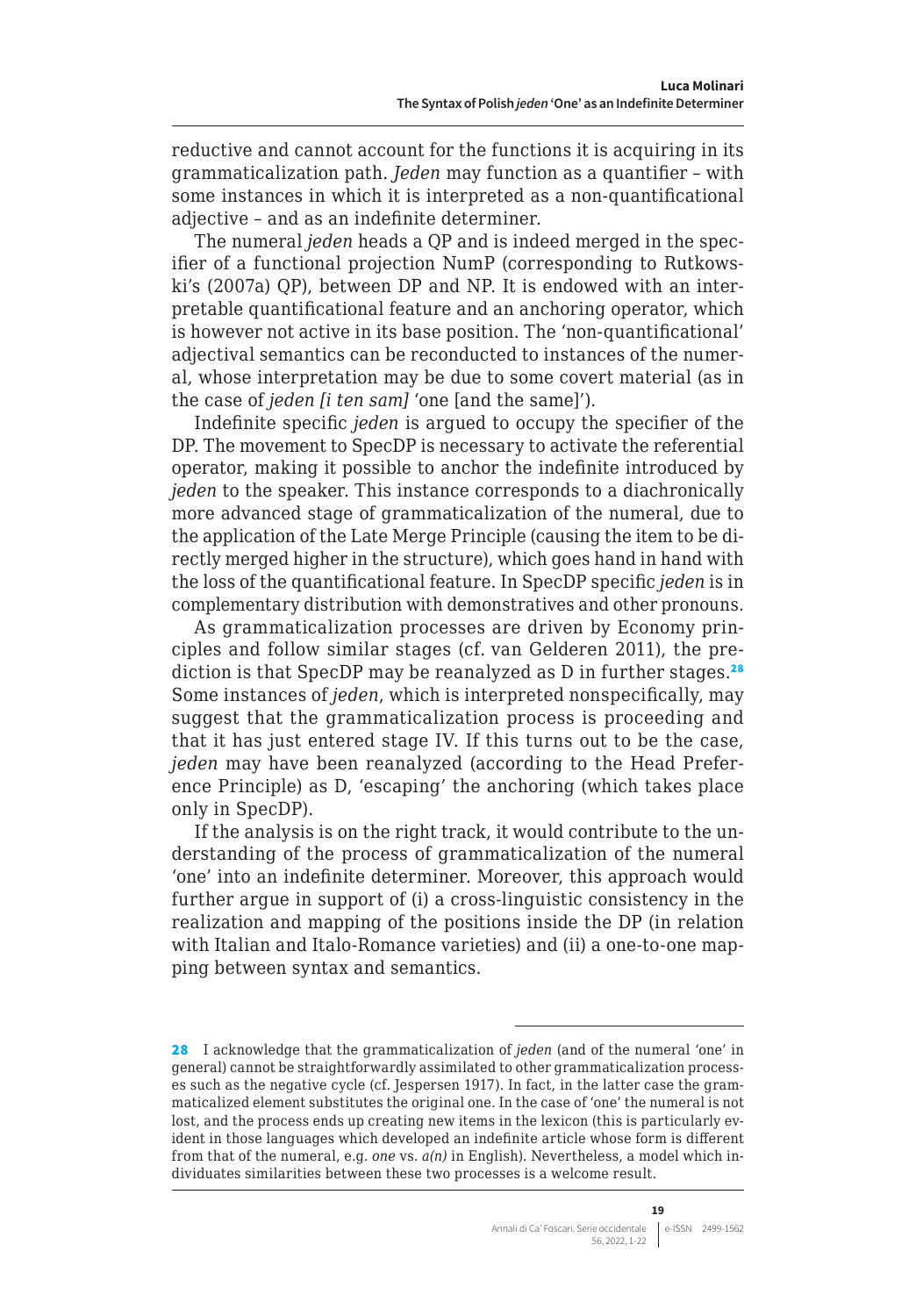The presented model opens up new paths for future research. The first one is a detailed study aimed at collecting empirical evidence which may support or discard the idea of a possible instance of nonspecific *jeden* in D. If this intuition is corroborated by the data, it may be relevant for the understanding of the process of grammaticalization of 'one' which may be extended to other languages. A second path consists in a thorough description of the contexts *jeden* specializes for (in competition with other indefinite markers like *jakiś*/*pewien* 'some'). Furthermore, the presented model would benefit from a fine-grained investigation of the syntax of the plural forms *jedni*/ *jedne* 'one.<sub>pr</sub>', whose functions does not exactly overlap with those of its single counterpart. This model of grammaticalization also raises an issue regarding the representation of *jeden* in the lexicon. Whether there is only one lexical representation of *jeden* or whether there are several homophonous copies for each function is an issue that will be left for future investigation.

This modest piece of work attempted to cast some light on syntax underlying the grammaticalization of the peculiar numeral 'one' in Polish. The issues left open here will hopefully be taken up and disentangled by future research.

# **Bibliography**

- Abney, S.P. (1987). *The English Noun Phrase and Its Sentential Aspect* [PhD Dissertation]. Cambridge (MA): The MIT Press.
- Brugé, L. (2002). "The Positions of Demonstratives in the Extended Nominal Projection". Cinque, G. (ed.), *Functional Structure in DP and IP*. Oxford; New York: Oxford University Press, 15-53. Oxford Studies in Comparative Syntax 1.
- Cardinaletti, A.; Giusti, G. (2018). "Indefinite Determiners: Variation and Optionality in Italo-Romance". D'Alessandro, R.; Pescarini, D. (eds), *Advances in Italian Dialectology. Sketches of Italo-Romance Grammars*. Amsterdam: Brill, 135-61. [http://doi.org/10.1163/9789004354395\\_008](http://doi.org/10.1163/9789004354395_008).
- Cinque, G. (2010). *The Syntax of Adjectives: A Comparative Study*. Cambridge (MA): The MIT Press.
- Danielewiczowa, M. (2007). "Przymiotniki nieprzymiotniki. O pewnym Niezwykłym typie wyrażeń w języku polskim" (Adjectives not Adjectives. About Some Unusual Types of Expressions in Polish). *Zbornik Matice Srpske Za Slavistiku*, 71-72, 223-36.
- Dimitrova-Vulchanova, M.; Giusti, G. (1998). "Fragments of Balkan Nominal Structure". *University of Venice Working Papers in Linguistics*, 8(1), 141-72.
- Geist, L. (2010). "Bare Singular NPs in Argument Positions: Restrictions on Indefiniteness". *International Review of Pragmatics*, 2(2), 191-227. [http://](http://doi.org/10.1163/187731010X528340) [doi.org/10.1163/187731010X528340](http://doi.org/10.1163/187731010X528340).
- Geist, L. (2013). "Bulgarian Edin: The Rise of an Indefinite Article". Junghanns, U.; Fehrmann, D.; Lenertová, D.; Pitsch, H. (eds), *Formal Description of Slavic Languages: The Ninth Conference*. Frankfurt am Main: Peter Lang, 125-48. <http://doi.org/10.3726/978-3-653-02735-8>.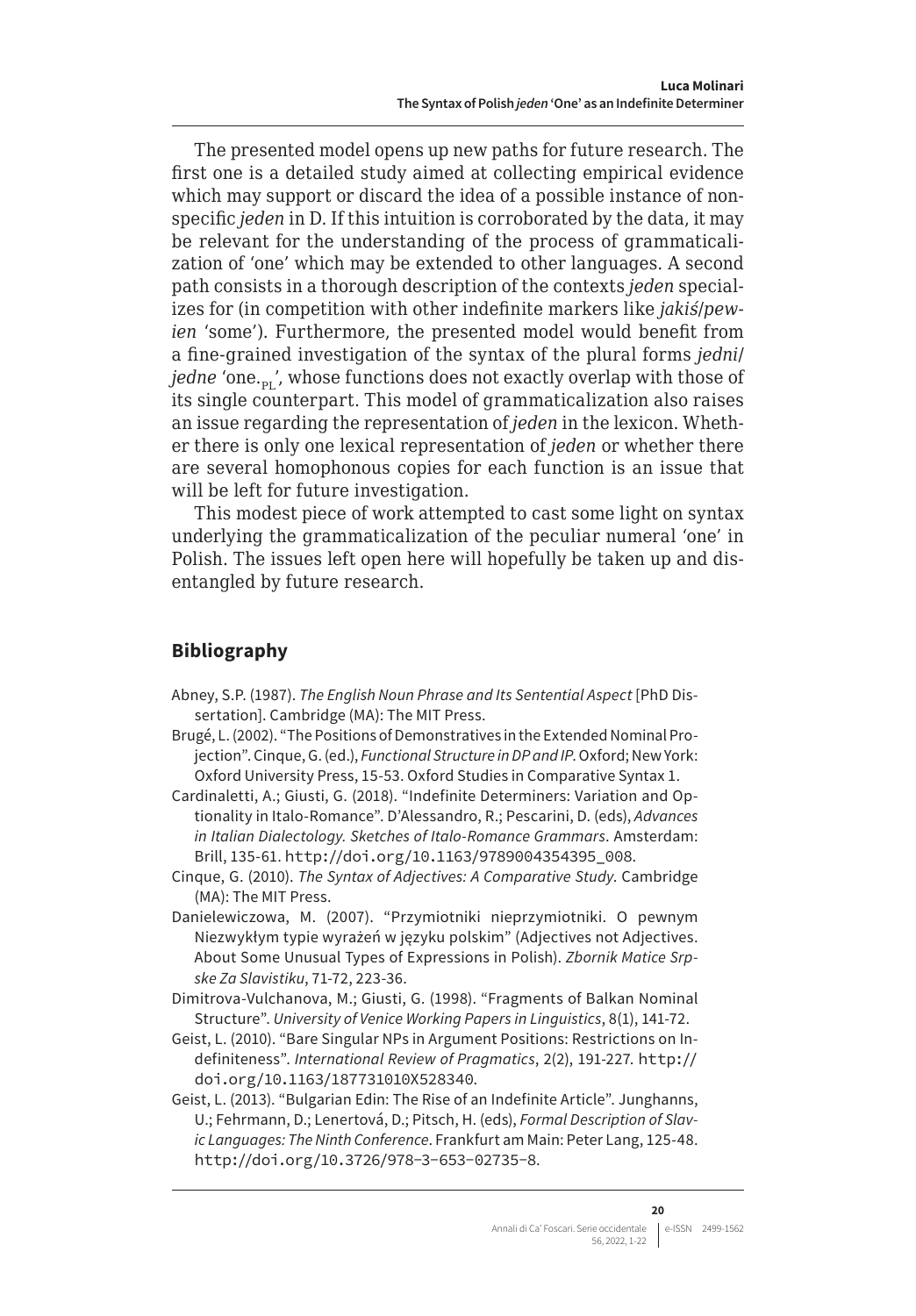- van Gelderen, E. (2011). *The Linguistic Cycle: Language Change and the Language Faculty*. New York: Oxford University Press.
- van Gelderen, E. (2013). "The Linguistic Cycle and the Language Faculty". *Language and Linguistics Compass*, 7(4), 233-50. [https://doi.org/10.1111/](https://doi.org/10.1111/lnc3.12017) [lnc3.12017](https://doi.org/10.1111/lnc3.12017).
- Giorgi, A. (2012). "The Theory of Syntax and the Representation of Indexicality". Brugé, L. et al. (eds), *Functional Heads*. Oxford: Oxford University Press, 42-54. <http://doi.org/10.1093/acprof:oso/9780199746736.003.0003>.
- Giusti, G. (1995). "Heads and Modifiers Among Determiners: Evidence from Rumanian". Cinque, G.; Giusti, G. (eds), *Advances in Roumanian*. Amsterdam: John Benjamins, 103-25. <https://doi.org/10.1075/la.10.05giu>.
- Giusti, G. (2001). "The Rise of a Functional Category: From Latin ILLE to the Romance Article and Personal Pronoun". Cinque, G.; Salvi, G. (eds), *Current Studies in Italian Syntax. Essays Offered to Lorenzo Renzi*. Kidlington; Oxford: Elsevier Science Ltd, 157-72.
- Giusti, G. (2002). "The Functional Structure of Noun Phrases: A Bare Phrase Structure Approach". Cinque, G. (ed.), *Functional Structure in DP and IP: The Cartography of Syntactic Structures*. Oxford: Oxford University Press, 54-90. <http://157.138.8.12/jspui/bitstream/11707/495/3/9.4.pdf>.
- Giusti, G. (2006). "Parallels in Clausal and Nominal Pheriphery". Frascarelli, M. (ed.), *Phases of Interpretation*. Berlin; New York: Mouton de Gruyter, 163-84.
- Givón, T. (1981). "On the Development of the Numeral 'One' as an Indefinite Marker". *Folia Linguistica Historica*, 2(1), 35-54.
- Gorišneva, E. (2009). "ONE. Between Numeral, Indefinite Marker and Intensifiers". Saxena, A.; Viberg, Å. (eds), *Multilingualism. Proceedings of the 23rd Scandinavian Conference of Linguistics* (Uppsala University, 1-3 October 2008). Uppsala: Uppsala University, 37-50.
- Heine, B. (1997). *Cognitive Foundations of Grammar*. New York: Oxford University Press.
- Heine, B.; Kuteva, T. (2006). *The Changing Languages of Europe*. Oxford; New York: Oxford University Press.
- Hwaszcz, K.; Kędzierska, H. (2018). "The Rise of an Indefinite Article in Polish: An Appraisal of Its Grammaticalisation Stage (Part 1)". *Studies in Polish Linguistics*, 13(2), 93-121. <http://doi.org/10.4467/23005920SPL.18.005.8744>.
- Ionin, T. (2006). "This is Definitely Specific: Specificity and Definiteness in Article Systems". *Natural Language Semantics*, 14(2), 175-234. [http://doi.](http://doi.org/10.1007/s11050-005-5255-9) [org/10.1007/s11050-005-5255-9](http://doi.org/10.1007/s11050-005-5255-9).
- Ionin, T. (2010). "An Experimental Study on the Scope of (Un)modified Indefinites". *International Review of Pragmatics*, 2(2), 228-65. [http://doi.](http://doi.org/10.1163/187731010X528359) [org/10.1163/187731010X528359](http://doi.org/10.1163/187731010X528359).
- Jespersen, O. (1917). *Negation in English and Other Languages*. Copenhagen: Høst.
- Joseph, B.D. (2011). "Grammaticalization: A General Critique". Heine, B.; Narrog, H. (eds), *The Oxford Handbook of Grammaticalization*. Oxford: Oxford University Press, 193-205. [http://doi.org/10.1093/oxford](http://doi.org/10.1093/oxfordhb/9780199586783.013.0016)[hb/9780199586783.013.0016](http://doi.org/10.1093/oxfordhb/9780199586783.013.0016).
- Kayne, R.S. (2019). "Some Thoughts on One and Two and Other Numerals". Franco, L.; Lorusso, P. (eds), *Linguistic Variation: Structure and Interpretation*. Walter de Gruyter GmbH & Co KG, 335-56.
- Kilgarriff, A.; Rychlý, P.; Smrž, P.; Tugwell, D. (2004). "Itri-04-08. The Sketch Engine". *Information Technology*, 1, 105-16. [https://www.sketchengine.](https://www.sketchengine.eu/wp-content/uploads/The_Sketch_Engine_2004.pdf) [eu/wp-content/uploads/The\\_Sketch\\_Engine\\_2004.pdf](https://www.sketchengine.eu/wp-content/uploads/The_Sketch_Engine_2004.pdf).